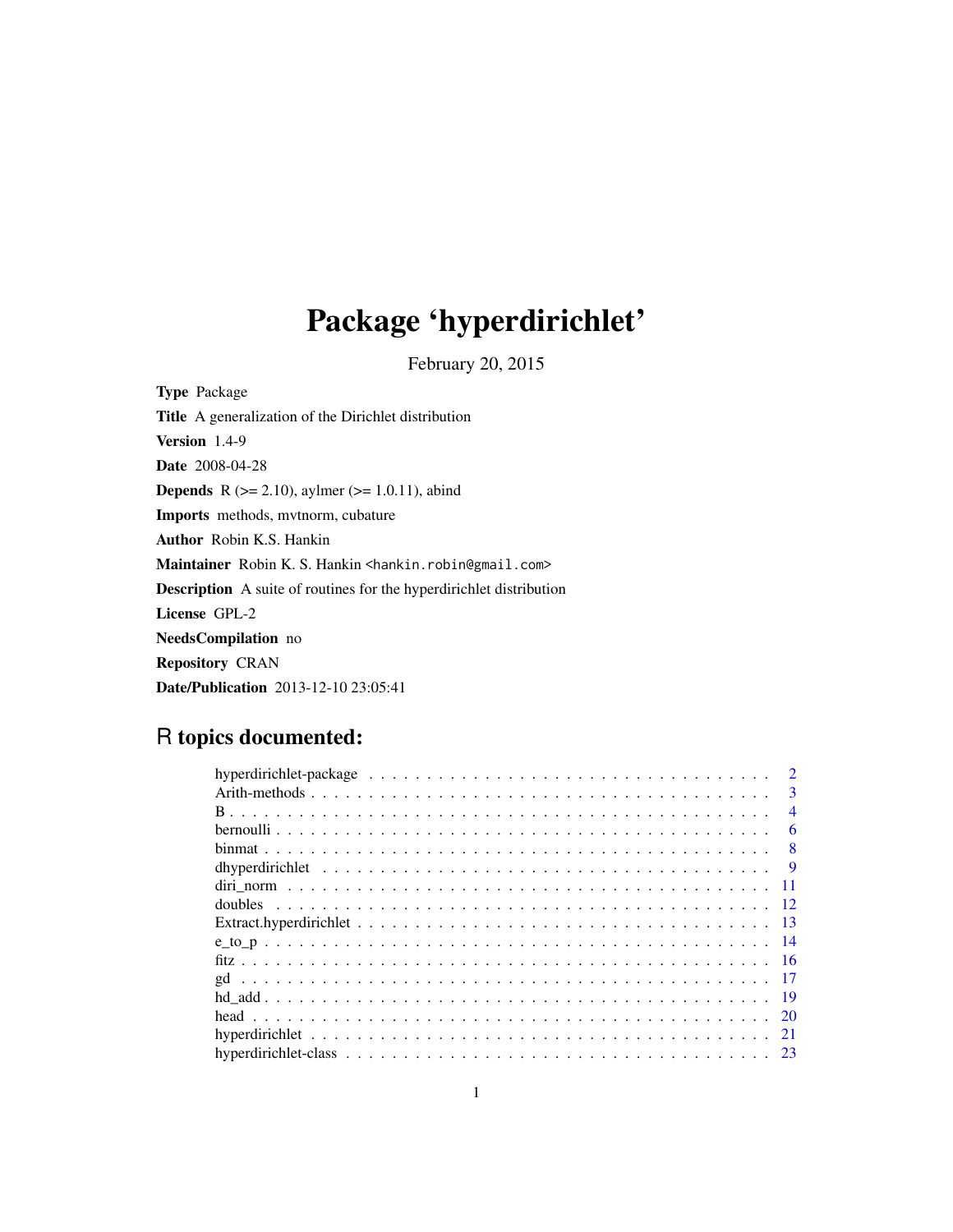<span id="page-1-0"></span>

| Index | 39 |
|-------|----|

hyperdirichlet-package

*The Hyperdirichlet package*

# Description

A generalization of the Dirichlet distribution

# Details

| Package: | hyperdirichlet |
|----------|----------------|
| Type:    | Package        |
| Version: | $1.1 - 8$      |
| Date:    | 2008-03-26     |
| License: | GPL.           |

This package provides a generalization of the Dirichlet distribution that is useful for analyzing multinomial trials with *a priori* restrictions.

As an example, consider six people ("players"), numbered 1 to 6. These players are members of a running club and regularly race one another.

Each player has an associated number  $p_1$  to  $p_6$ , with  $0 \le p_i \le 1$  for  $i = 1, \ldots, 6$  and  $\sum_{i=1}^{6} p_i = 1$ . If all six take part in a race, then the probability that player i wins is simply  $p_i$ .

We wish to make inferences about the  $p_i$  from their performances.

If all six race and  $p_i$  wins  $n_i$ , then the likelihood function is just

$$
{p_1}^{n_1} \cdot {p_2}^{n_2} \cdot {p_3}^{n_3} \cdot {p_4}^{n_4} \cdot {p_5}^{n_5} \cdot {p_6}^{n_6}.
$$

With a uniform prior, the posterior is Dirichlet.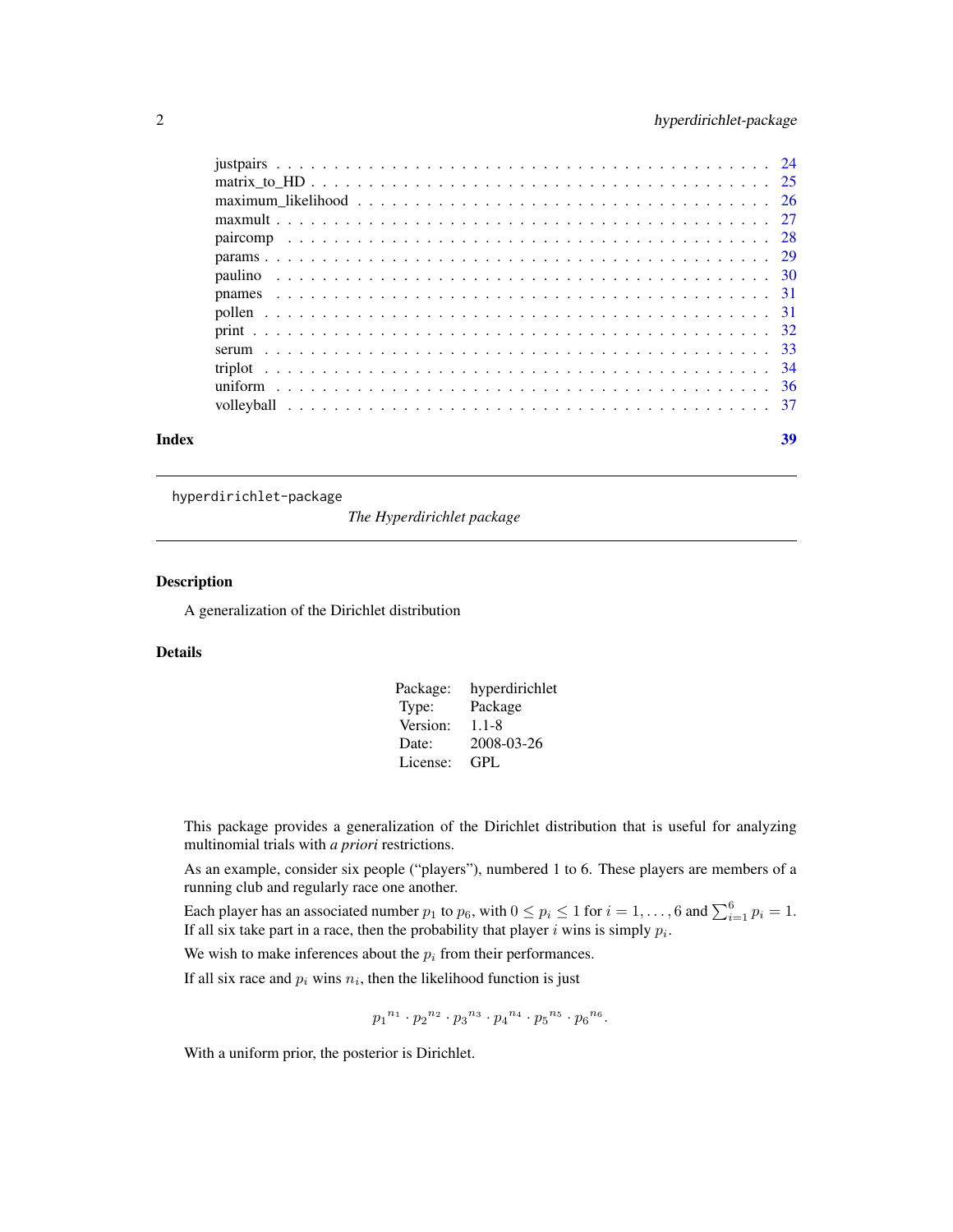# <span id="page-2-0"></span>Arith-methods 3

The players now have a race but only  $p_1$ ,  $p_2$  and  $p_3$  take place, winning  $r_1$ ,  $r_2$  and  $r_3$  respectively. The likelihood function is then

$$
\frac{p_1^{n_1+r_1} \cdot p_2^{n_2+r_2} \cdot p_3^{n_3+r_3} \cdot p_4^{n_4} \cdot p_5^{n_5} \cdot p_6^{n_6}}{(p_1+p_2+p_3)^{r_1+r_2+r_3}}
$$

This distribution is not a Dirichlet distribution but is representable in this package; the R idiom would be

jj <- dirichlet(powers =  $c(5,4,3,5,3,2)$ ) jj <- jj + mult\_restricted\_obs(6, 1:3, c(4,5,2))

where the first line specifies a Dirichlet distribution for the all-play data and the second line augments the likelihood with the observations from the restricted race.

#### Author(s)

Robin K. S. Hankin

# References

Robin K. S. Hankin (2010). "A Generalization of the Dirichlet Distribution", *Journal of Statistical Software*, 33(11), 1-18, <http://www.jstatsoft.org/v33/i11/>

# Examples

 $jj \leftarrow$  dirichlet(powers =  $c(5, 4, 3, 5, 3, 2)$ ) jj  $\leftarrow$  jj + mult\_restricted\_obs(6, 1:3, c(4,5,2))

data(icons) maximum\_likelihood(as.hyperdirichlet(icons))

Arith-methods *Arith methods for hyperdirichlet objects*

# Description

Methods for Arithmetic functions on hyperdirichlet objects. There are only two operations:

- Add two of the same dimensions, as in 'a+b'
- Multiply a hyperdirichlet object by a length-one scalar, as in 'a\*5'

Both these operations result in the normalization constant becoming unknown. No unary operations are defined.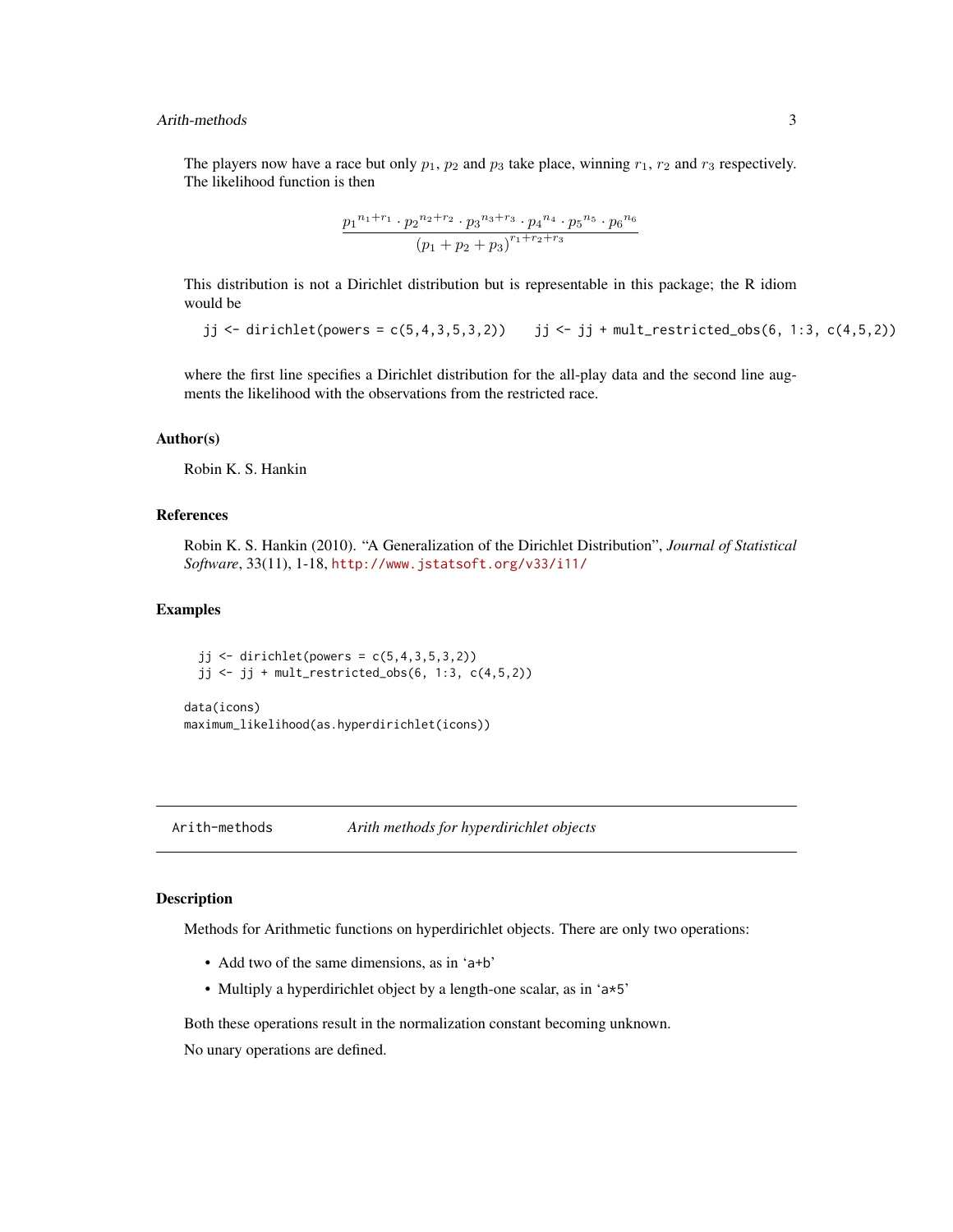# <span id="page-3-0"></span>Value

Arithmetic functions on hyperdirichlet objects return hyperdirichlet objects. Multiplication operates on the powers (not parameters), thus it is defined so that  $a+a = 2 \star a = a \star 2$ ; associativity means that  $a+...+a$  (*n* copies) equals  $n*a$ .

# Note

The package delegates 'a+b' to hd\_add(), which the user should use if more control is desired.

#### Author(s)

Robin K. S. Hankin

# See Also

[hd\\_add](#page-18-1)

### Examples

gd(1:3,1:3) + dirichlet(1:4)

dirichlet $(1:4) * 10$ 

<span id="page-3-2"></span>B *Normalizing constant for the hyperdirichlet distribution*

# <span id="page-3-1"></span>Description

Uses numerical techniques for calculating the normalizing constant for the hyperdirichlet distribution

# Usage

```
B(x, \ldots)NC(x)calculate_B(x, disallowed=NULL, give=FALSE, ...)
probability(x, disallowed, ...)
mgf(x, powers, ...)
mean(x, \ldots)is.proper(x,irregardless)
validated(x)
```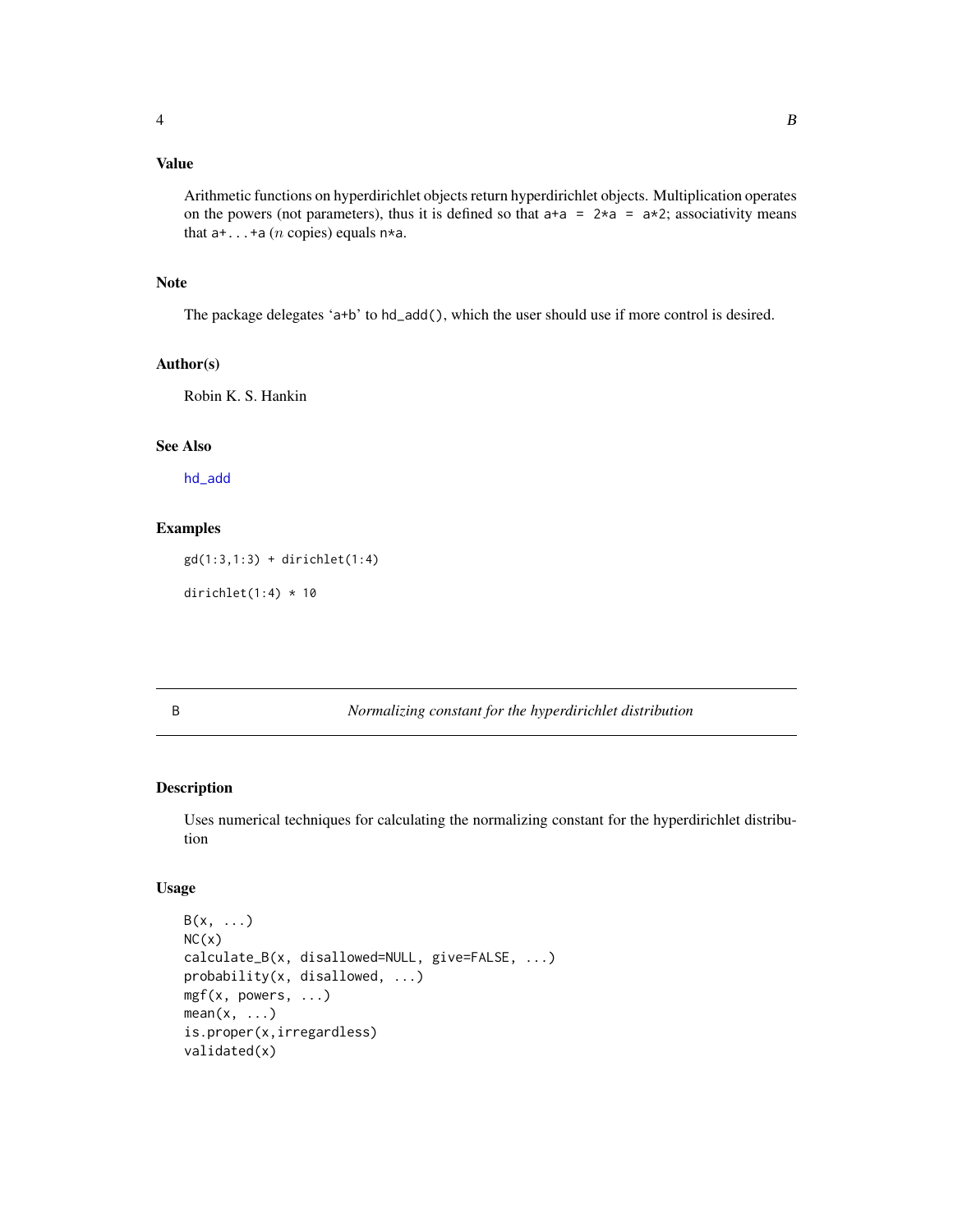# Arguments

| $\mathsf{x}$ | Object of class "hyperdirichlet" (or coerced thereto)                                                                                                                                                         |
|--------------|---------------------------------------------------------------------------------------------------------------------------------------------------------------------------------------------------------------|
| powers       | Vector of length $dim(x)$ whose elements are the powers of the expectation; see<br>details section                                                                                                            |
| irregardless | Boolean; see details section                                                                                                                                                                                  |
| disallowed   | Function specifying a subset of the simplex over which to integrate; default NULL<br>means to integrate over the whole simplex. The integration proceeds over p with<br>$disallowed(p)$ evaluating to $FALSE$ |
| give         | Boolean, with default FALSE meaning to return the value of the integral and TRUE<br>meaning to return the full output of adaptIntegrate()                                                                     |
| $\ddots$     | Further arguments passed to adaptIntegrate()                                                                                                                                                                  |

#### Details

- Function B() is the user-friendly version. It accesses the NC slot. If not NA, the value is returned; if NA, the normalizing constant is calculated using adaptIntegrate() of the cubature() package, via calculate\_B().
- Function NC() is not intended for the user. It is used internally as an accessor method for the NC slot, and this value is returned indiscriminately.
- Function calculate\_B() is the engine which actually does the work. Observe how  $p$  is converted to e (by e\_to\_p()) and the integral proceeds over a hypercube. Function dirichlet() and gd() do not use this as the normalizing constant has an analytical expression and this is used instead.
- Function probability() gives the probability of an observation from a hyperdirichlet distribution satisfying !disallowed(p).
- Function mgf() is the moment generating function, taking an argument that specifies the powers of p needed: the expectation of  $\prod_{i=1}^{n} p_i^{\text{powers}[i]}$  is returned.
- Function mean() returns the mean value of the hyperdirichlet distribution. This is computationally slow (consider maximum\_likelihood() for a measure of central tendency). The function takes a normalize argument, not passed to adaptIntegrate(): this is Boolean with FALSE meaning to return the value found by integration directly, and default TRUE meaning to normalize so the sum is exactly 1
- Function is.proper() checks a hyperdirichlet distribution for being normalizable: a "proper" hyperdirichlet object has a finite integral and therefore can be normalized. This function is quite time-consuming for hyperdirichlet distributions of large dimension.

The irregardless argument to function is.proper() is Boolean, with TRUE meaning to carry out the checks whatever the value of slot @validated [that is, validated $(x)$ ]. Default FALSE means that function is.proper() returns TRUE if @validated is TRUE and to carry out the check otherwise. Use this argument to force is.proper() to carry out a check even if not strictly necessary.

• Function validated() is an accessor method for the @validated slot of hyperdirichlet object. It returns a Boolean variable with TRUE meaning that the object is known to be "proper" (ie is. proper $(x)$  returns TRUE), so it is normalizable, even if the normalization constant is not known. This flag is present because many hyperdirichlet objects of interest are known *a priori* to be proper, so executing is.proper() would be unnecessary.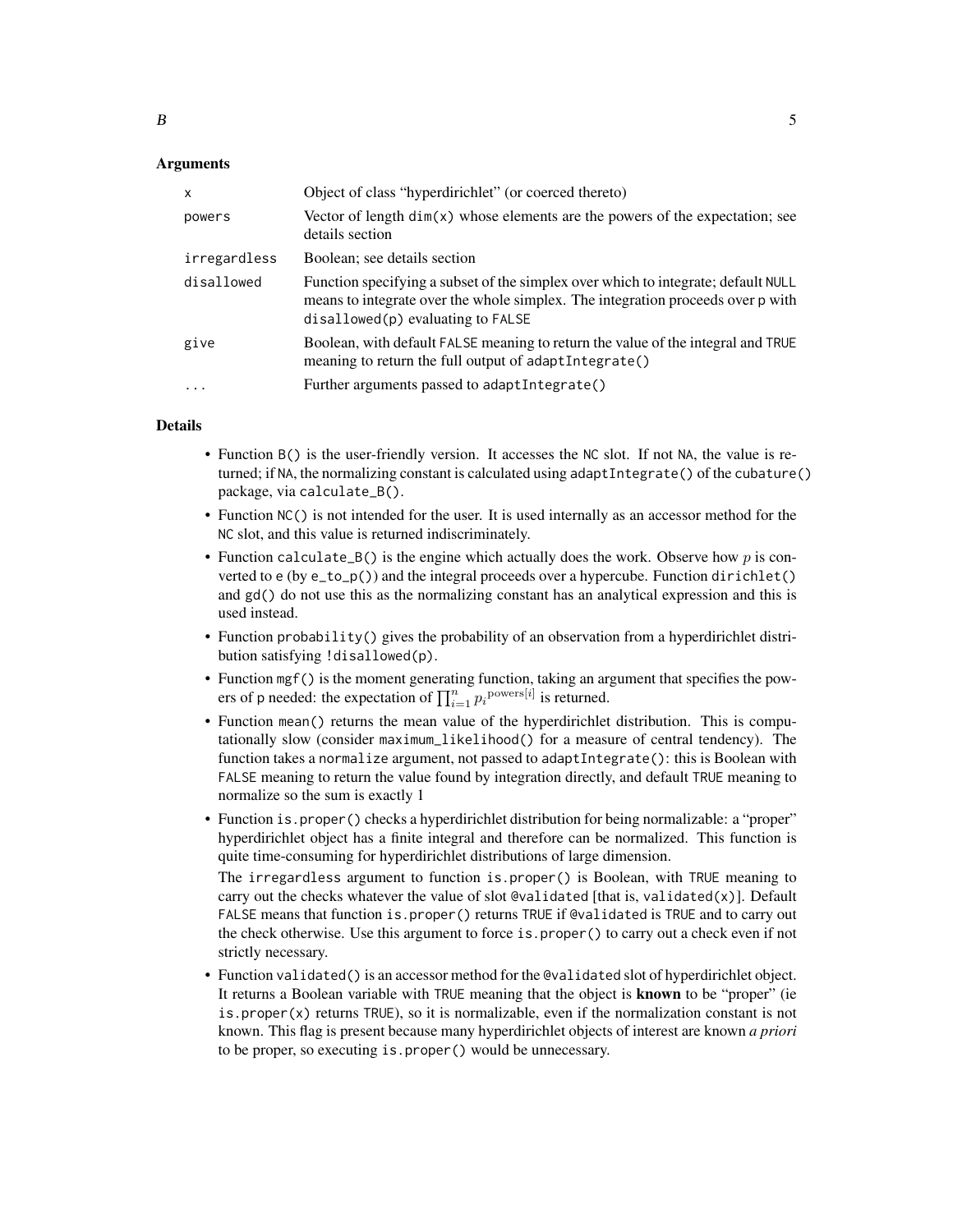# <span id="page-5-0"></span>Value

Functions B(), NC(), calculate\_NC() notionally return a scalar: the normalization constant

Functions mean() and mgf() return a  $k$ -tuple

Functions is.proper() and validated() return a Boolean

Function probability() returns a scalar, a probability.

# Note

The adapt package is no longer available on CRAN; from 1.4-3, the package uses adaptIntegrate of the cubature package.

### Author(s)

Robin K. S. Hankin

# See Also

[hyperdirichlet](#page-20-1)

# Examples

```
a \leftarrow \text{hyperdirichlet}(c(4, 3, 6, 5, 4, 3, 2, 1))## Not run:
B(a) # Not recommendeda <- as.hyperdirichlet(a,TRUE) # Recommended
is.proper(a)
mgf(a,powers=1:3) # expectation of p1^1 * p2^2 * p3^3## End(Not run)
```
bernoulli *Hyperdirichlet distributions for various types of informative trials*

# <span id="page-5-1"></span>Description

Hyperdirichlet distributions for various types of informative trials including Bernoulli and multinomial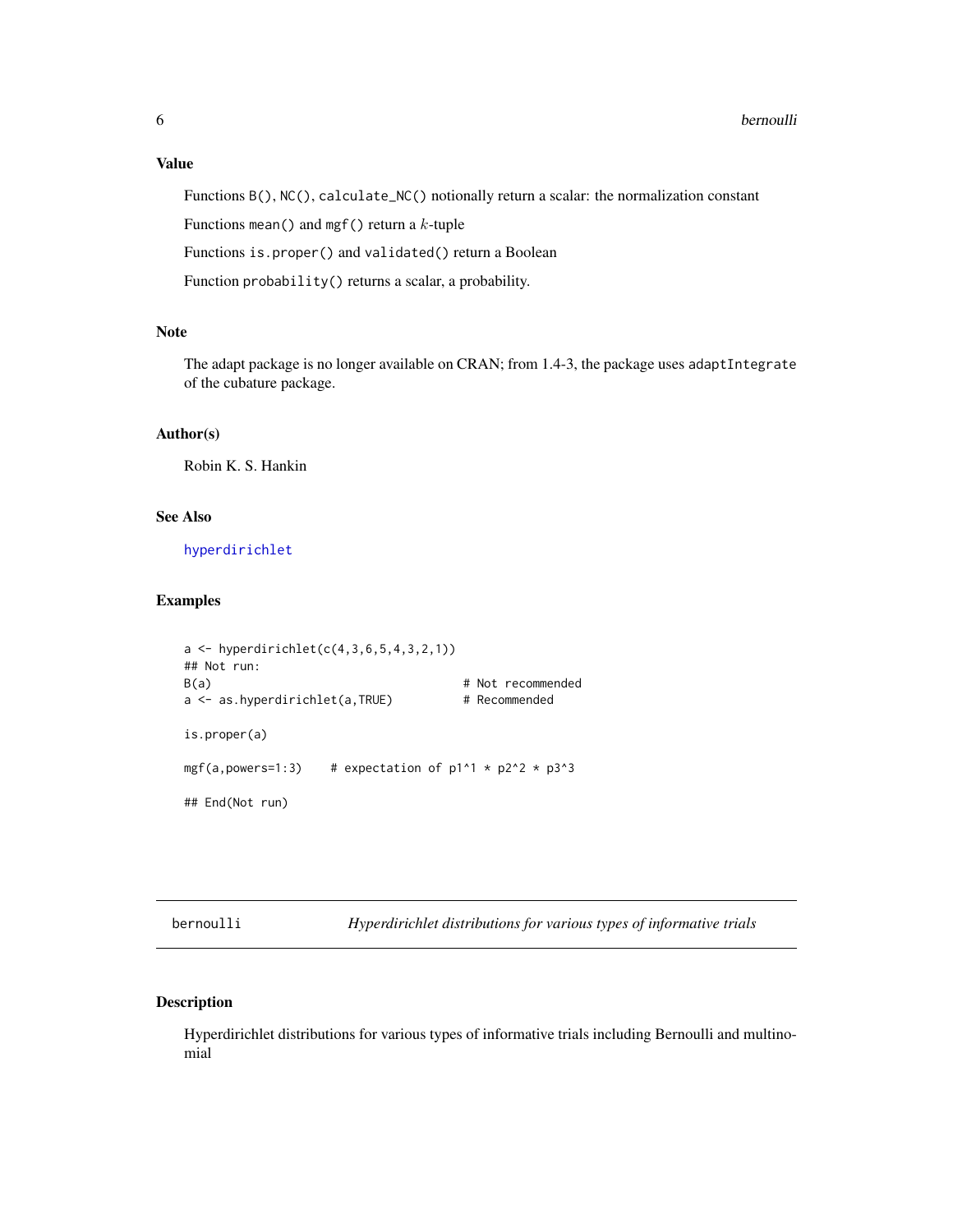# bernoulli 7

#### Usage

```
single_obs(d,n)
obs(x)
single_multi_restricted_obs(d,n,x)
mult_restricted_obs(d, a, nobs)
mult_bernoulli_obs(d,team1,team2,wins1,wins2)
single_bernoulli_obs(d,win,lose)
bernoulli_obs(d, winners, losers)
```
#### Arguments

| d            | Dimension of the distribution                                  |
|--------------|----------------------------------------------------------------|
| n            | Number of the winner                                           |
| $\mathsf{x}$ | Summary statistic                                              |
|              | a,win, lose, winners, losers, nobs, team1, team2, wins1, wins2 |
|              | Arguments as detailed below                                    |

#### Details

These functions give likelihood functions for various observations. In the following, the paradigm is d players and the object of inference is  $p = (p_1, \ldots, p_d)$  (the "skills") with  $\sum p_i = 1$ . Different types of observation are possible.

The most informative is the unrestricted, uncensored case in which all d players play and the winner is identified unambiguously (single\_obs()). However, other observations are possible, as detailed below:

- single\_obs(d,n). Single multinomial trial: d players, and player n wins.
- obs(x). Repeated multinomial trials:  $sum(x)$  trials, each amongst length(x) players, with player i winning x[i] games (which might be zero)
- single\_multi\_restricted\_obs(d,n,x). Single restricted multinomial trial: d players, player n wins, conditional on the winner being one of x[1], x[2], etc
- mult\_restricted\_obs(d,a,nobs). Multiple restricted multinomial trials: d players, conditional on winners being a[1], a[2], etc. Player a[1] wins nobs[1] times for  $1 \le i \le d$
- mult\_bernoulli\_obs(d,team1,team2,wins1,wins2). Multiple Bernoulli trials between team1 and team2 with team1 winning wins1 and team2 winning wins2
- single\_bernoulli\_obs(d,win,lose). Single Bernoulli trial: d players, with two teams (win and lose). The winning team comprises win[1], win[2], etc and the losing team comprises lose[1], lose[2], etc.
- bernoulli\_obs(d, winners, losers) Repeated Bernoulli trials: d players. Here winners and losers are lists of the same length; the elements are a team as in single\_bernoulli\_obs() above. Thus game i was between winners[[i]] and losers[[i]] and, of course, winners[[i]] won.

See examples section.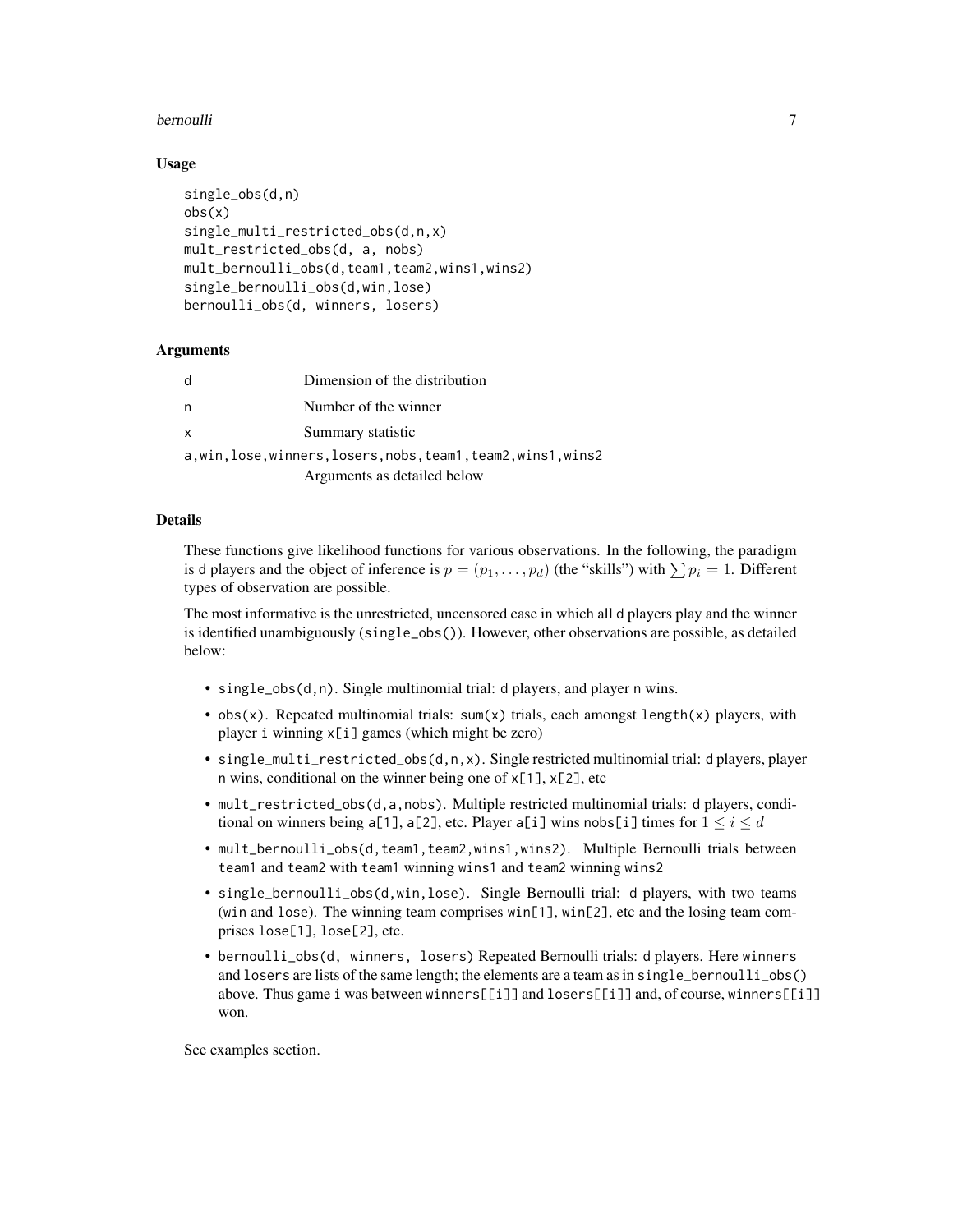#### <span id="page-7-0"></span>Value

All functions documented here return a hyperdirichlet object.

#### Note

The hyperdirichlet distributions returned by the functions documented here may be added (using "+") to concatenate independent observations.

#### Author(s)

Robin K. S. Hankin

#### Examples

# Five players, some results:

```
jj1 <- obs(1:5) \qquad # five players, player 'i' wins 'i' games.
jj2 \leq - single_obs(5,2) \qquad \qquad \qquad # open game, p2 wins
jj3 <- single_multi_restricted_obs(5, 2, 1:3) # match: 1,2,3; p2 wins
jj4 <- mult_restricted_obs(5,1:2,c(0,4)) # match: 1,2, p1 wins 2 games, p2 wins 3
jj5 <- single_bernoulli_obs(5,1:2,3:5) # match: 1&2 vs 3&4&5; 1&2 win
jj6 <- mult_bernoulli_obs(6, 1:2,c(3,5), 7,8) # match: 1&2 vs 3&5; 1&2 win 7, 3&5 win 8
jj6 <- bernoulli_obs(5,list(1:2,1:2), list(3,3:5)) # 1&2 beat 3; 1&2 beat 3&4&5
```
# Now imagine that jj1-jj6 are independent observations:

ans  $\le$ - jj1 + jj2 + jj3 + jj4 + jj5 + jj6 #posterior PDF with uniform prior likelihood

<span id="page-7-1"></span>binmat *Create a matrix of all binary combinations*

#### Description

Create a matrix of all binary combinations for use with the hyperdirichlet distribution

#### Usage

```
binmat(n, alternatives = NULL, pnames=NULL)
```
#### Arguments

| n.           | Number of binary digits                                                                                           |
|--------------|-------------------------------------------------------------------------------------------------------------------|
| alternatives | The alternatives; prototypically TRUE and FALSE, but default NULL, taken to mean<br>0 and 1, is easier on the eye |
| pnames       | Optional vector specifying the column names; default of NULL means to use<br>$p1,p2$ etc                          |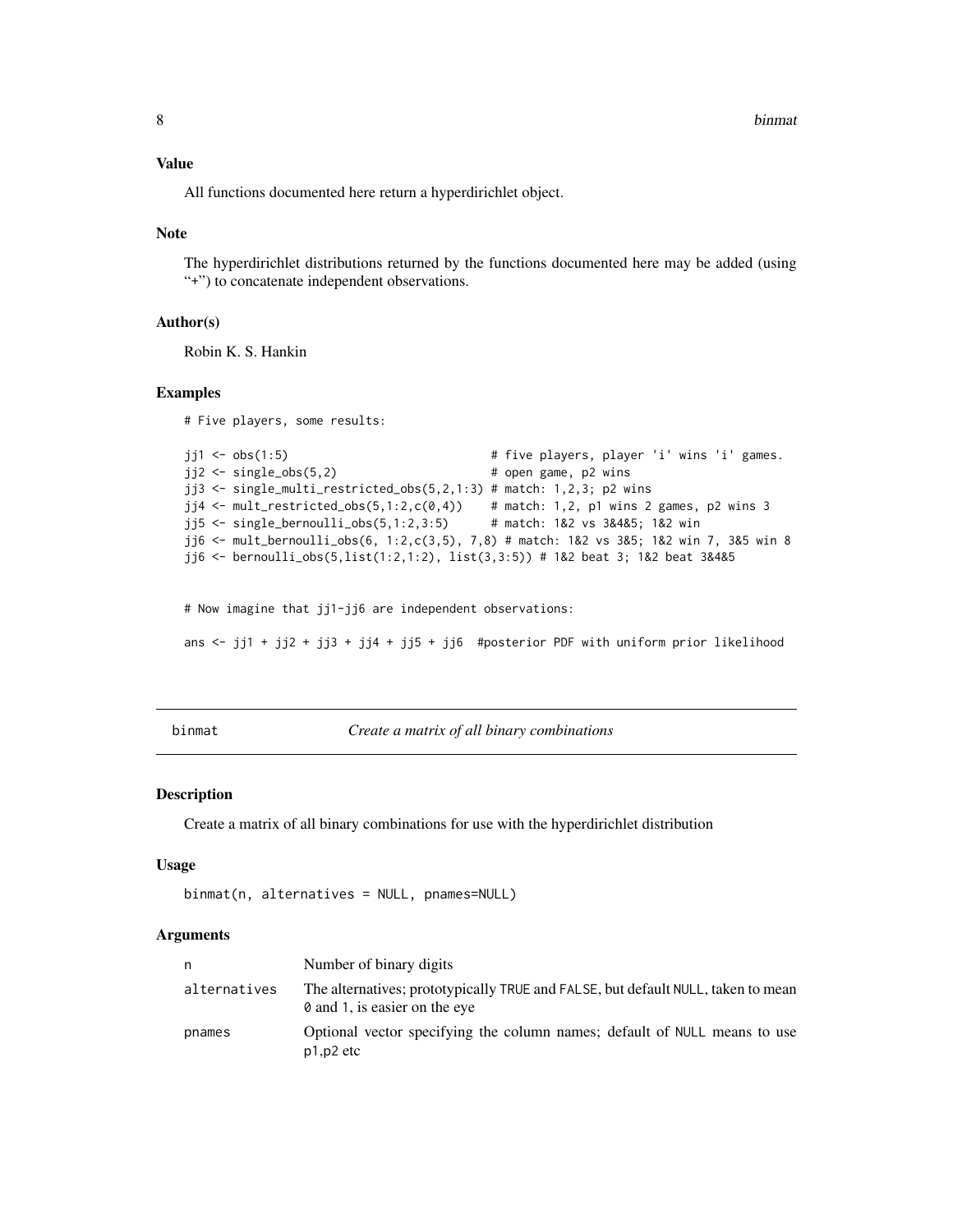# <span id="page-8-0"></span>dhyperdirichlet 9

# Value

Function binmat(n) returns an integer matrix of zeros and ones with  $2^n$  rows and n columns. In binary, the rows count from 0 to  $2^n - 1$ .

# Author(s)

Robin K. S. Hankin

# See Also

[print.hyperdirichlet](#page-31-1)

# Examples

binmat(4)

binmat(3,alternatives=c(TRUE,FALSE))

<span id="page-8-1"></span>

| dhyperdirichlet | Probability density function for, and random sampling from, the hy- |
|-----------------|---------------------------------------------------------------------|
|                 | perdirichlet distribution                                           |

# <span id="page-8-2"></span>Description

Probability density function for the hyperdirichlet distribution in terms of either  $p$  or  $e$ ; and random sampling using Metropolis-Hastings

# Usage

```
dhyperdirichlet_e(e, HD, include.Jacobian = TRUE)
dhyperdirichlet(p, HD, include.NC = FALSE, TINY = 1e-10, log = FALSE)
rhyperdirichlet(n, HD, start=NULL, sigma=NULL)
```
# Arguments

| <b>HD</b>        | Object of class hyperdirichlet, or coerced thereto                                                                                                                                                                                                                |  |
|------------------|-------------------------------------------------------------------------------------------------------------------------------------------------------------------------------------------------------------------------------------------------------------------|--|
| p                | Vector of length dim(HD), notionally summing to one                                                                                                                                                                                                               |  |
| e                | Vector of length dim(HD) giving the point in e-space                                                                                                                                                                                                              |  |
| include.Jacobian |                                                                                                                                                                                                                                                                   |  |
|                  | In function dhyperdiriclet_e(), Boolean with default TRUE meaning to in-<br>clude the Jabobian of the transform from e to p                                                                                                                                       |  |
| include.NC       | In function dhyperdirichlet_e(), Boolean with TRUE meaning to include the<br>normalization factor and default FALSE meaning not to include it (it is expensive<br>to calculate). Note that if the normalizing factor is not known, the function will<br>return NA |  |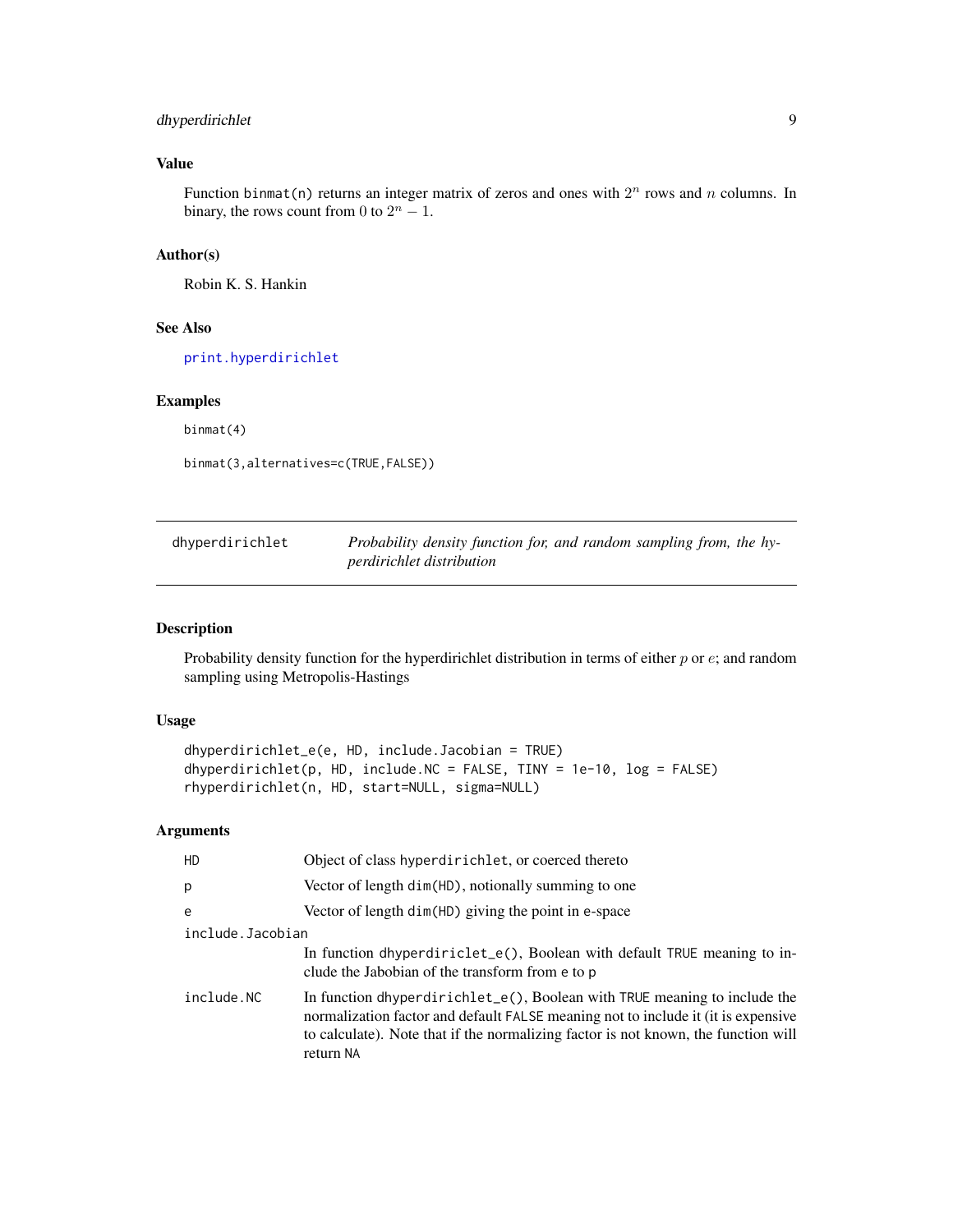<span id="page-9-0"></span>

| TINY          | In function dhyperdirichlet_p(), numeric, specifying minimum size for ele-<br>ments of p via $p \le -1$<br>$pmax(p$ . TINY)                                                                                                                                                                |
|---------------|--------------------------------------------------------------------------------------------------------------------------------------------------------------------------------------------------------------------------------------------------------------------------------------------|
| log           | In function dhyperdirichlet_p(), Boolean with default FALSE meaning to re-<br>turn the probability density and TRUE meaning to return its logarithm                                                                                                                                        |
| n.start.sigma | In function rhyperdirichlet(), $n$ is the number of observations to take, start<br>is the start-point for the random walk (with default NULL meaning to use the<br>neutral point), and sigmals the standard deviation for the (Gaussian) kernel,<br>with default NULL meaning to use $1/d$ |

#### Details

Function dhyperdirichlet() gives the density as a function of the  $p_1, p_2, \ldots, p_d$ .

Function dhyperdirichlet\_e() gives the density as a function of the  $e_i$ . This is useful when integrating as the simplex (in p-space) transforms to a hypercube in e-space.

#### Value

Functions dhyperdirichlet() and dhyperdirichlet\_e() return a scalar; function rhyperdirichlet() returns a matrix whose rows are k-tuples

#### Note

Function rhyperdirichlet() uses a Metropolis-Hastings algorithm to construct a Markov chain. Note that successive observations are not independent of one another. The details of this nonindependence are poorly understood (by me, at any rate). The examples section below shows how to generate a single random observation from the hyperdirichlet distribution.

Function dhyperdirichlet() silently normalizes p by p  $\leq -p/\text{sum}(p)$ . Currently, no check for the elements being positive is made (negative elements are nullified by TINY).

The relationship between  $e$  and  $p$  is given in e\_to\_p.Rd.

# Author(s)

Robin K. S. Hankin

### See Also

[maximum.likelihood](#page-25-1),[e\\_to\\_p](#page-13-1)

# Examples

```
dhyperdirichlet(c(1,4,3,2)/10, dirichlet(1:4))
rhyperdirichlet(20, dirichlet(1:3))
diff(c(0,sort(runif(9)),1)) # random sample drawn from dirichlet(rep(1,10))
# how to draw a single observation from the hyperdirichlet:
f <- function(HD,n,...){rhyperdirichlet(n,HD=HD,...)[n,,drop=TRUE]}
```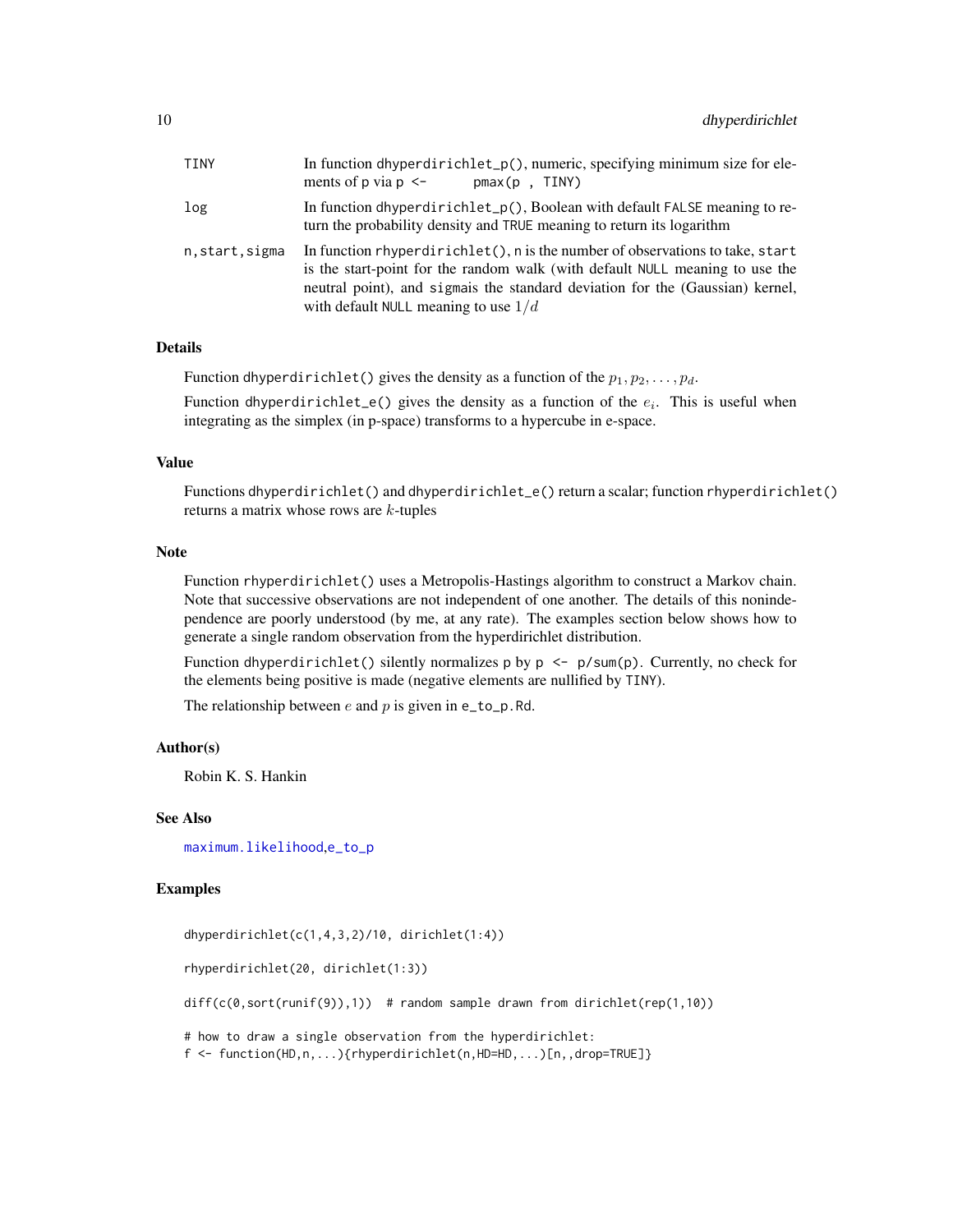```
f(dirichlet(1:3),n=100)
f(dirichlet(1:3),n=100)
f(dirichlet(1:3),n=100)
# Note, n=100 might not be enough burn-in.
```
diri\_norm *Normalization constants for the Dirichlet and generalized Dirichlet distributions*

# Description

Normalization constants for the Dirichlet and generalized Dirichlet distributions using computationally efficient methods

# Usage

diri\_norm(x) gd\_norm(a,b)

### Arguments

|     | Vector of parameters in the Dirichlet distribution              |
|-----|-----------------------------------------------------------------|
| a,b | Vectors of parameters in the generalized Dirichlet distribution |

#### Value

Returns the normalization constant:

$$
\frac{\prod_{i=1}^{k} \Gamma(\alpha_i)}{\Gamma\left(\sum_{i=1}^{k} \alpha_i\right)}
$$

for the Dirichlet and

$$
\frac{\prod_{i=1}^{k} \Gamma(a_i) \Gamma(b_i)}{\prod_{i=1}^{k} \Gamma(a_i + b_i)}
$$

for the generalized Dirichlet.

# Note

The functions make use of the logarithmic form of the gamma and beta functions to avoid overflow

# Author(s)

Robin K. S. Hankin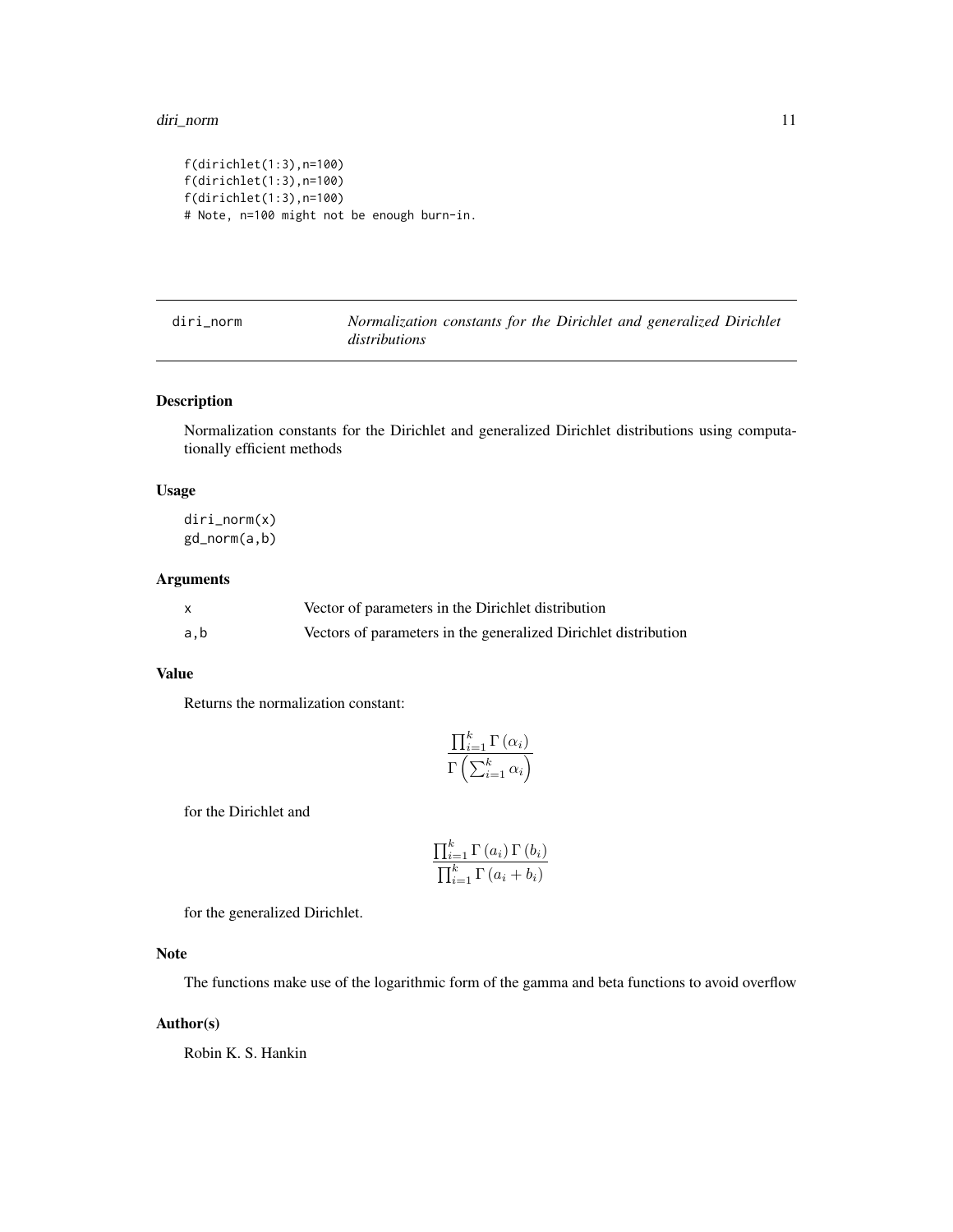#### <span id="page-11-0"></span>References

R. J. Connor and J. E. Mosimann 1969. "Concepts of independence for proportions with a generalization of the Dirichlet distribution". *Journal of the American Statistical Association*, volume 64, number 325, pp194-206

#### See Also

[dhyperdirichlet](#page-8-1)

# Examples

diri\_norm(runif(9)) gd\_norm(1:3 , 3:1)

doubles *Match outcomes from repeated doubles tennis matches*

# Description

Match outcomes from repeated doubles tennis matches

#### Usage

data(doubles)

#### Format

A hyperdirichlet object corresponding to the match outcomes listed below.

# Details

There are four players,  $p_1$  to  $p_4$ . These players play doubles tennis matches with the following results:

| match                            | score   |
|----------------------------------|---------|
| $\{p_1, p_2\}$ vs $\{p_3, p_4\}$ | $9-2$   |
| $\{p_1, p_3\}$ vs $\{p_2, p_4\}$ | 4-4     |
| $\{p_1, p_4\}$ vs $\{p_2, p_3\}$ | 6-7     |
| $\{p_1\}$ vs $\{p_3\}$           | 10-14   |
| $\{p_2\}$ vs $\{p_3\}$           | 12-14   |
| $\{p_1\}$ vs $\{p_4\}$           | $10-14$ |
| ${p_2}$ vs ${p_4}$               | 11-10   |
| $\{p_3\}$ vs $\{p_4\}$           | 13-13   |
|                                  |         |

It is suspected that  $p_1$  and  $p_2$  have some form of team cohesion and play better when paired than when either solo or with other players. As the scores show, each player and, apart from p1-p2, each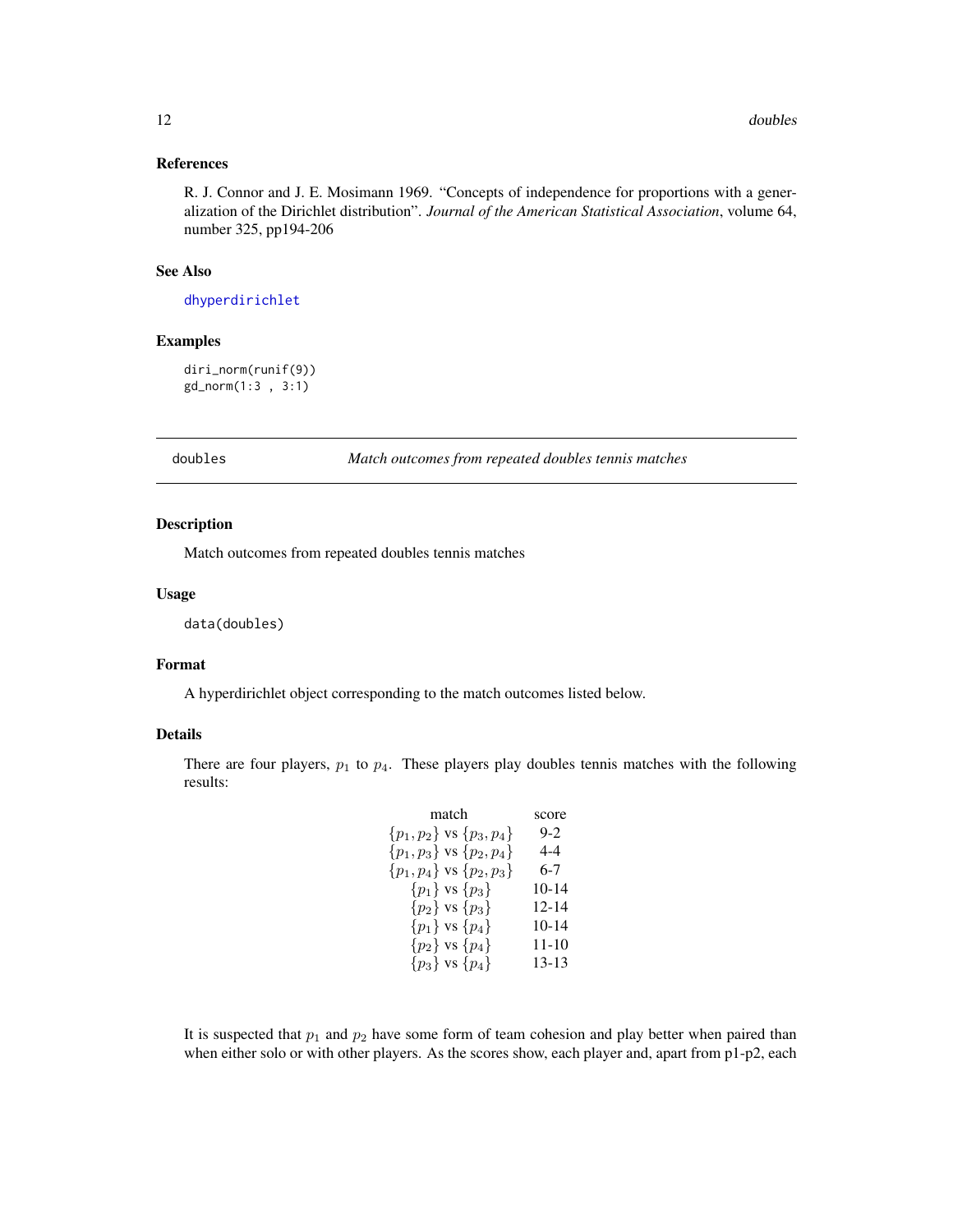# <span id="page-12-0"></span>Extract.hyperdirichlet 13

doubles partnership, is of approximately the same strength.

Dataset doubles\_noghost gives the appropriate likelihood function for the players' strengths; and dataset doubles gives the appropriate likelihood function if the extra strength due to team cohesion of  $\{p_1, p_2\}$  is represented by a ghost player.

# Source

Doubles tennis matches at NOCS, Jan-May 2008

#### References

Robin K. S. Hankin (2010). "A Generalization of the Dirichlet Distribution", *Journal of Statistical Software*, 33(11), 1-18, <http://www.jstatsoft.org/v33/i11/>

#### Examples

data(doubles)

Extract.hyperdirichlet

*Extract or Replace parameters of a hyperdirichlet object*

# <span id="page-12-1"></span>**Description**

Methods for "[" and "[<-", i.e., extraction or subsetting of hyperdirichlet objects.

#### Arguments

| х     | Object of class hyperdirichlet |
|-------|--------------------------------|
|       | elements to extract or replace |
| value | replacement value              |

# Value

Always returns an object of class hyperdirichlet.

# Methods

- $x[i]$
- $x[i] <$  value

# Note

The replacement method " $\ll$ -" invokes the validity checking method .hd.valid() by default; this may be time-consuming for hyperdirichlet objects of high dimension.

Users may use the functional form for replacement to override this behaviour; the method takes recalculate and a validated arguments, defaulting to FALSE, that may be set if desired.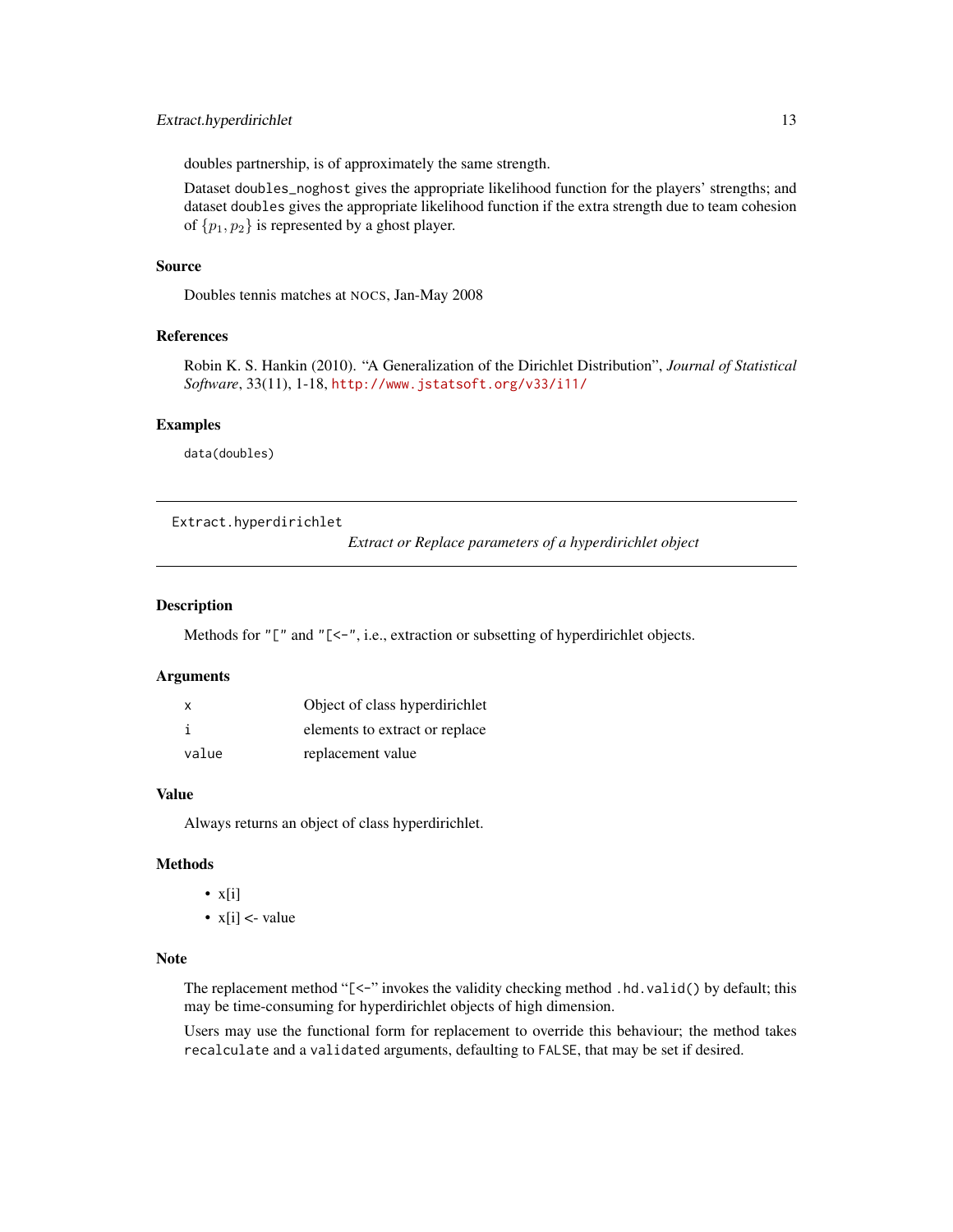# <span id="page-13-0"></span>Author(s)

Robin K. S. Hankin

# Examples

```
a \leftarrow \text{uniform}(4)a[5] <- 1.2
## Not run:
a <- as.hyperdirichlet(a, TRUE) # recommended way to calculate NC
## End(Not run)
```
<span id="page-13-1"></span>e\_to\_p *Transform from a simplex to a hypercube*

# Description

Transform from a simplex (either regular or right-angled) to a hypercube.

# Usage

e\_to\_p(e) p\_to\_e(p) Jacobian(e)

# Arguments

| e | Vector with all elements between 0 and 1 (hypercube)                                       |
|---|--------------------------------------------------------------------------------------------|
|   | Vector of positive elements whose sum is either equal to, or less than, one (sim-<br>plex) |

# Details

Function e\_to\_p() takes one from e-space to p-space.

Function p\_to\_e() takes one from p-space to e-space. This is useful when integrating over a simplex; use Jacobian() to evaluate the Jacobian of the transform.

Forward transformation:

$$
e_1 = \sum_{i=1}^d p_i
$$

$$
e_i = \frac{p_{i-1}}{\sum_{j=i-1}^{d} p_j}, \qquad 2 \le i \le d
$$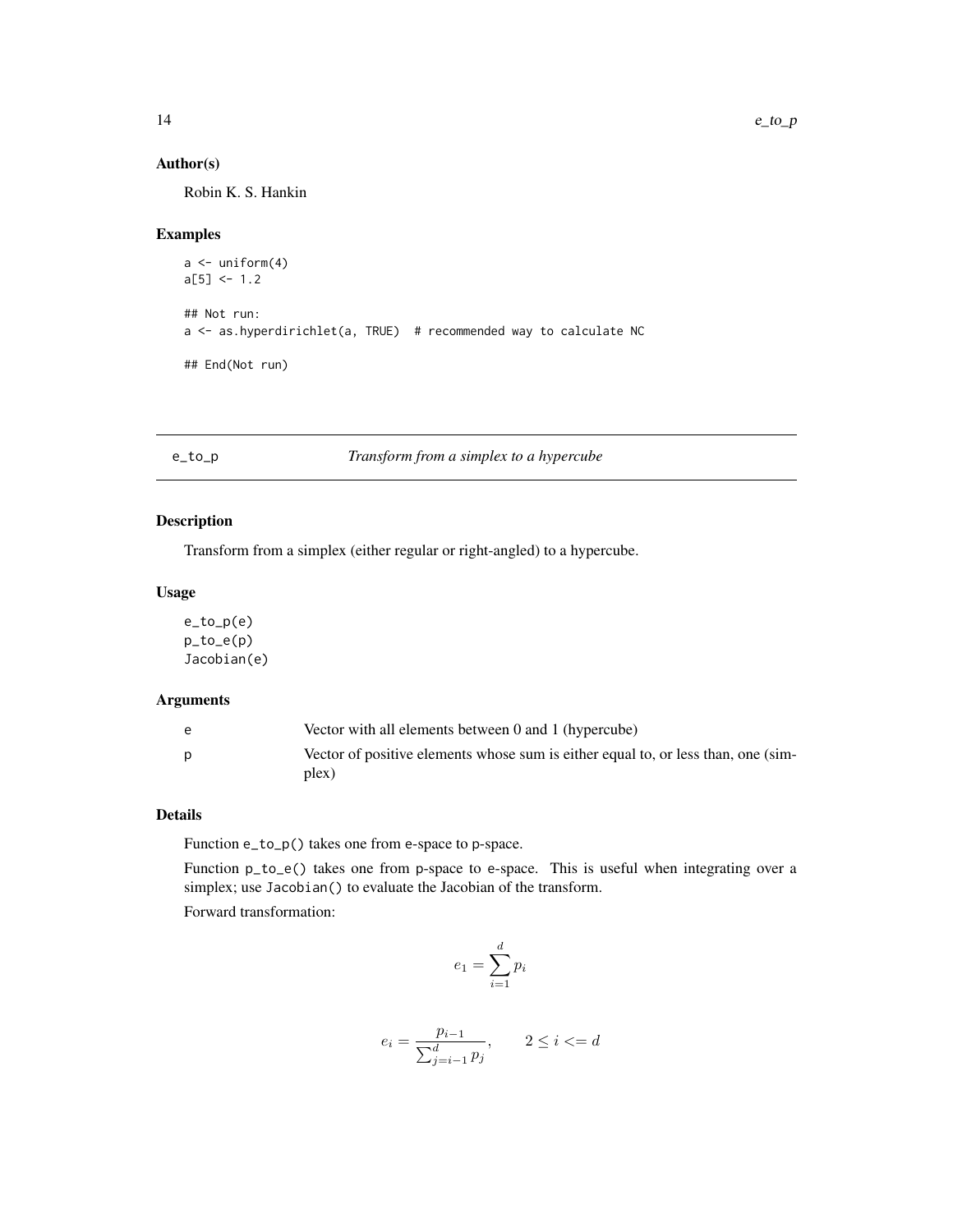<span id="page-14-0"></span>Backward transformation:

$$
p_1 = e_1 e_2
$$
  

$$
p_i = e_1 e_{i+1} \prod_{i=2}^i (1 - e_i), \qquad 2 \le i \le d
$$

Jacobian:

$$
J=\prod_{i=2}^{d-1}\left(1-e_i\right)^{d-i}
$$

# Value

The functions documented here return a scalar.

# Note

To do a regular simplex, use the "di" of the right-angled simplex; see the examples.

#### Author(s)

Robin K. S. Hankin

# References

- M. Evans and T. Swartz 2000. *Approximating Integrals via Monte Carlo and Deterministic Methods*, Oxford University Press; page 28
- Robin K. S. Hankin (2010). "A Generalization of the Dirichlet Distribution", *Journal of Statistical Software*, 33(11), 1-18, <http://www.jstatsoft.org/v33/i11/>

# See Also

[dhyperdirichlet](#page-8-1)

#### Examples

```
## Not run:
# First, try to calculate the volume of a regular 4-simplex:
adapt(5, rep(0,5), rep(1,5), function=function(x){Jacobian(c(1,x))})# Should be close to 1/5! = 1/120 ~= 0.008333
# (that was the 'di trick')
# Now, try to calculate the volume of a triangular-based pyramid:
adapt(3,rep(0,3),rep(1,3),functn=Jacobian)
# Should be close to 1/8=0.125
```
## End(Not run)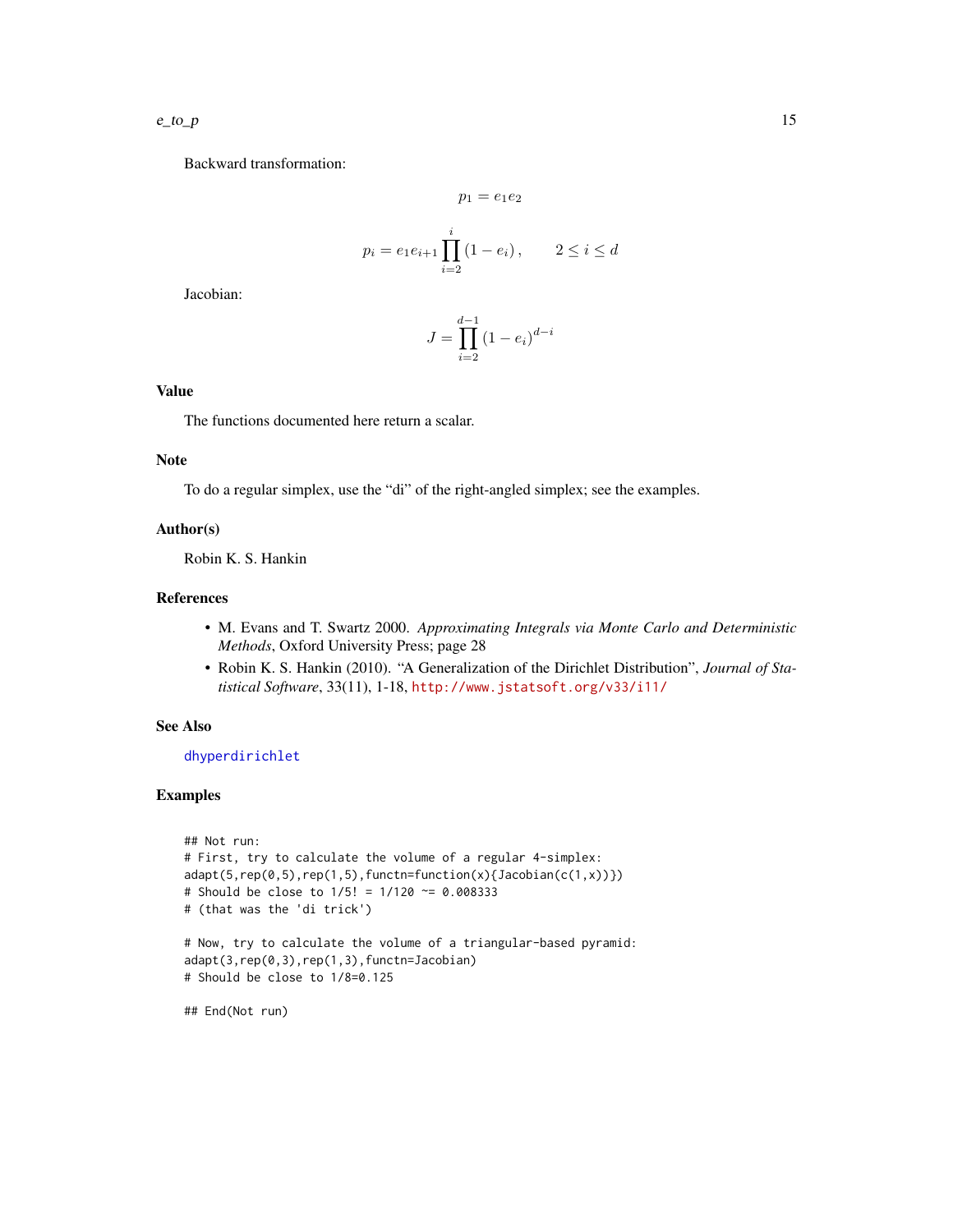<span id="page-15-0"></span>

# Description

Hyperdirichlet distribution corresponding to a dataset of Fitzmaurice et al

# Usage

fitz(dat , include.missing=TRUE , validated=NULL)

#### Arguments

| dat             | A vector corresponding to either male or female data                                                                                                                                            |
|-----------------|-------------------------------------------------------------------------------------------------------------------------------------------------------------------------------------------------|
| include.missing |                                                                                                                                                                                                 |
|                 | Boolean, with default TRUE meaning to return the likelihood function for the<br>data including the missing cases, and FALSE meaning to include only the data<br>corresponding to complete cases |
| validated       | Boolean, with TRUE meaning to omit the checks (OK if all elements of dat are<br>non-negative) and FALSE meaning to check them all (time-consuming)                                              |

# Details

Fitzmaurice considered childhood obesity. See the reference for further details.

#### Value

Returns a hyperdirichlet distribution (without normalizing factor) corresponding to the observations, either male or female, made by Fitzmaurice et al.

### Note

Pat Altham originally spotted that this dataset could be represented using the hyperdirichlet distribution.

The functional form for replacement " $\leq$ -()" is used because it is possible to set the validated argument to TRUE: this suppresses the computationally intensive checking that the distribution is proper.

warning. Setting validated to TRUE is not recommended in general. It is OK here because the function knows that no elements of dat is negative.

# Author(s)

Robin K. S. Hankin

# References

G. M. Fitzmaurice, N. M. Laird, and S. R. Lipsitz 1994. "Analysing incomplete longitudinal binary responses: a likelihood-based approach". *Biometrics*, volume 50, pp601-612.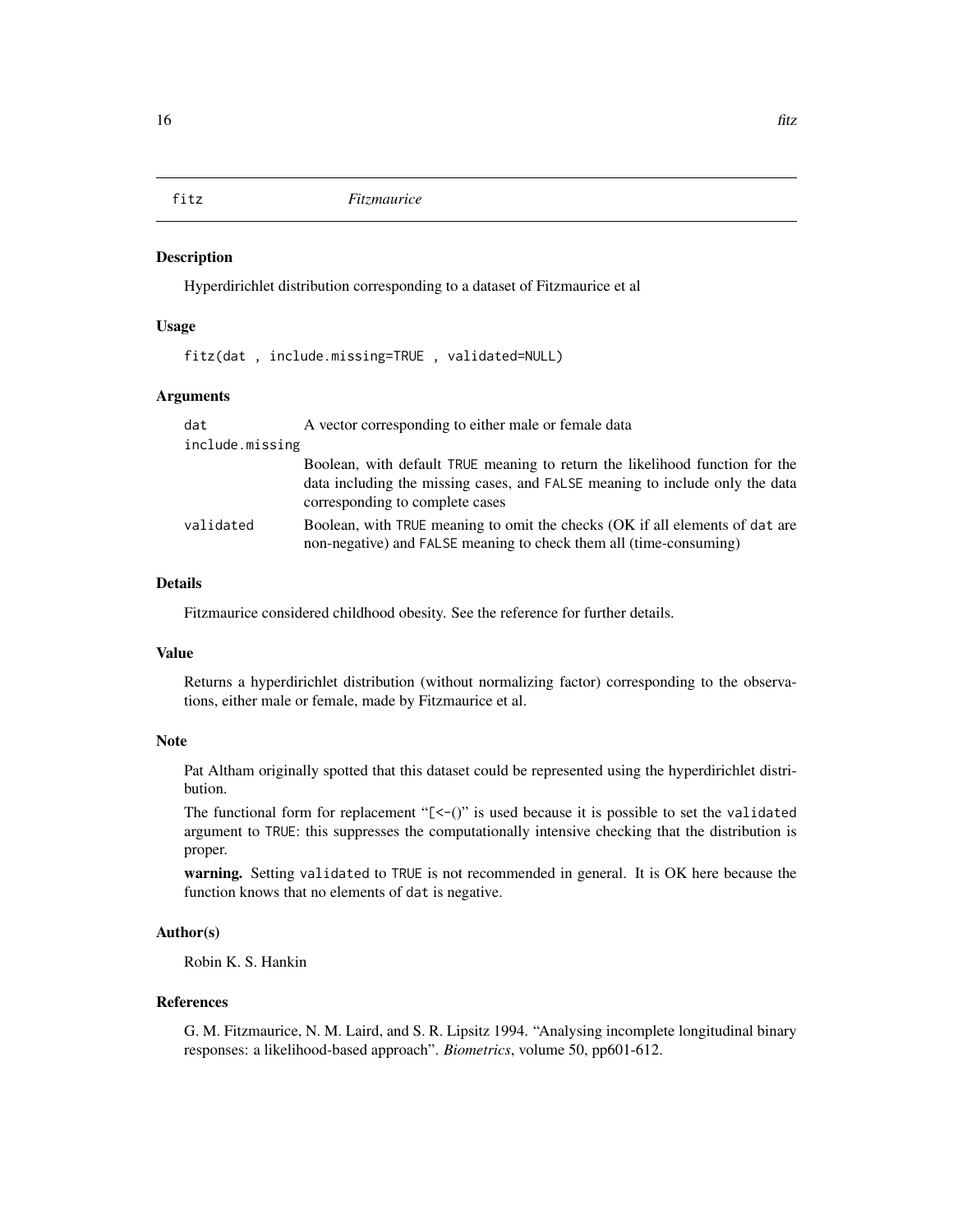# <span id="page-16-0"></span>Examples

```
boys <- c(20,7,9,8, 8, 8,15,150,13,3,2,42,3,1, 6,16,11,1,3,38,14,55,4,33,7,45)
girls <- c(21,6,6,2,19,13,14,154, 8,1,4,47,4,0,16, 3,11,1,3,25,13,39,5,23,7,47)
```

```
male <- fitz(boys)
maximum_likelihood(male)
```
gd *The Dirichlet and generalized Dirichlet distribution*

# <span id="page-16-1"></span>Description

Specify a Dirichlet or generalized Dirichlet distribution as a special case of the hyperdirichlet distribution

#### Usage

```
dirichlet(params, powers, pnames)
is.dirichlet(x)
dirichlet_params(x)
dirichlet_params(x) <- value
gd(a, b, b0 = 0, panames = NULL)
```
# Arguments

| params, powers | Numeric vectors (supply exactly one) specifying the parameters or the powers<br>respectively of the Dirichlet distribution |
|----------------|----------------------------------------------------------------------------------------------------------------------------|
| X              | Object of class hyperdirichlet                                                                                             |
| value          | Numeric vector                                                                                                             |
| a,b            | Numeric vectors of the same length specifying the parameters of the generalized<br>Dirichlet distribution                  |
| b0             | Arbitrary constant for the generalized Dirichlet distribution                                                              |
| pnames         | Character vector for name of the hyperdirichlet object                                                                     |
|                |                                                                                                                            |

# Details

Function dirichlet() returns the hyperdirichlet distribution corresponding to the classical Dirichlet distribution. If the vector params|powers is a named vector, then the hyperdirichlet object inherits the names (but the names are ignored if argument pnames is supplied).

Function is.dirichlet(x) returns TRUE or FALSE according to whether the hyperdirichlet object x is a Dirichlet distribution.

Function dirichlet\_params() returns the Dirichlet parameters of a hyperdirichlet object.

Function gd() returns the hyperdirichlet distribution corresponding to the generalized Dirichlet distribution of Connor and Mosimann.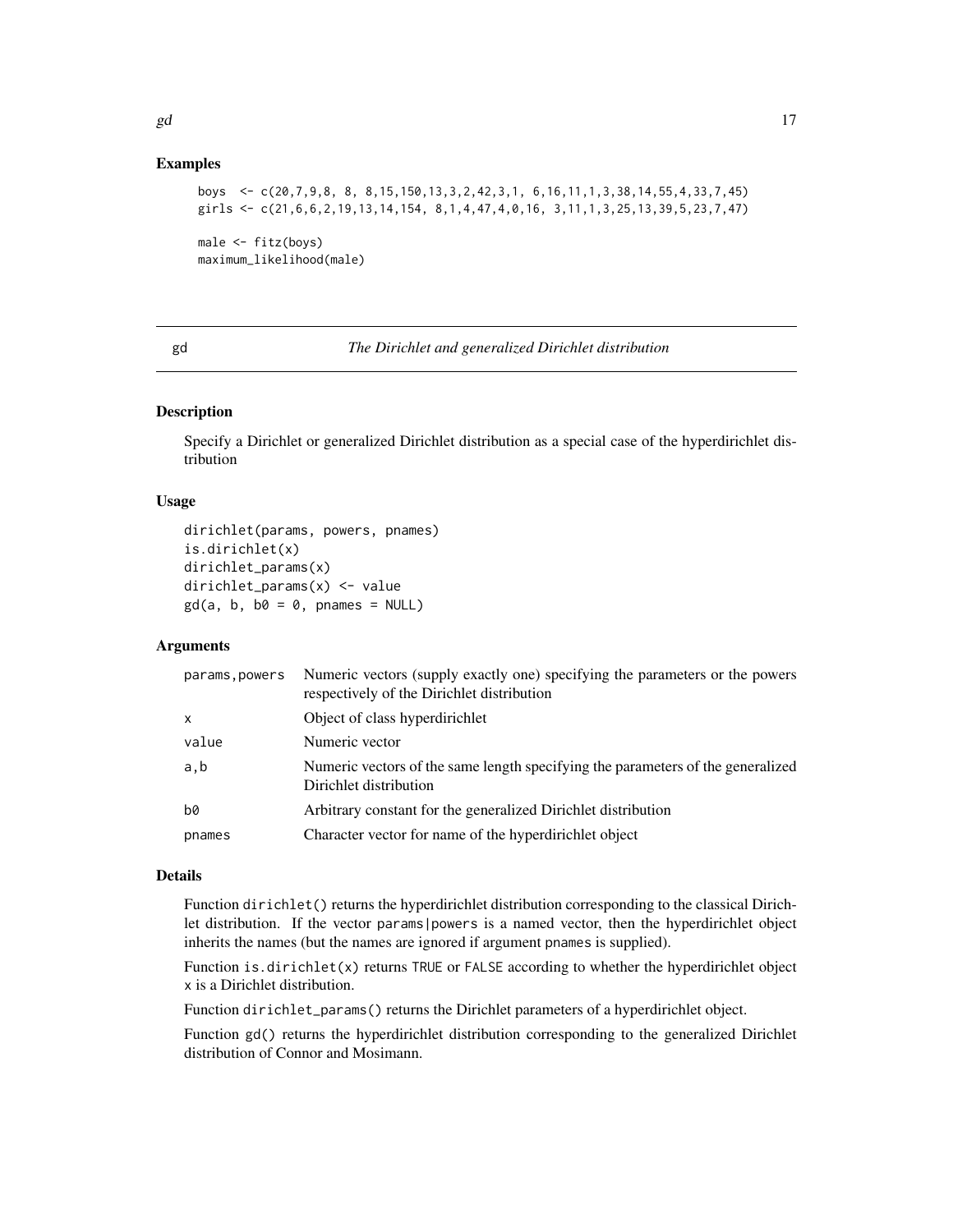<span id="page-17-0"></span>For convenience, the generalized Dirichlet distribution is described here. Connor and Mosimann 1969 give the PDF as

$$
\left[\prod_{i=1}^{k-1} B\left(a_i, b_i\right)\right]^{-1} p_k^{b_{k-1}-1} \prod_{i=1}^{k-1} \left[p_i^{a_i-1}\left(\sum_{j=i}^k p_j\right)^{b_{i-1}-(a_i+b_i)}\right].
$$

where  $\sum_{i=1}^{k} p_i = 1$  and  $b_0$  is arbitrary. If  $b_{i-1} = a_i + b_i$  for  $i = 2, \ldots, k-1$  then the PDF reduces to a standard Dirichlet distribution with  $\alpha_i = a_i$  for  $i = 1, \dots, k - 1$  and  $\alpha_k = b_{k-1}$ .

Wong 1998 gives the algebraically equivalent form

$$
\prod_{i=1}^k \frac{1}{B\left(\alpha_i, \beta_i\right)} x_i^{\alpha_i-1} \left(1 - x_1 - \dots - x_i\right)^{\gamma_i}
$$

for  $x_1+x_2+\cdots+x_k\leq 1$  and  $x_j\geq 0$  for  $j=1,2,\ldots,k$  and  $\gamma_j=\beta_j-\beta_{j+1}$  for  $j=1,2,\ldots,k-1$ and  $\gamma_k = \beta_k - 1$ .

Here,  $B(x, y) = \Gamma(x)\Gamma(y)/\Gamma(x + y)$  is the beta function.

# Value

Functions dirichlet() and gd() return a hyperdirichlet object; function is.dirichlet() returns a logical; and function dirichlet\_params() returns a numeric vector.

#### Note

These functions have cheaply evaluated analytic expressions for the normalizing constant.

If a hyperdirichlet object corresponds to a Dirichlet distribution, this is relatively easy to detect [using is.dirichlet()]. However, the corresponding case for the generalized Dirichlet distribution is not yet coded up, owing to the non-neutrality of the GD.

#### Author(s)

Robin K. S. Hankin

# References

- R. J. Connor and J. E. Mosimann 1969. *Concepts of independence for proportions with a generalization of the Dirichlet distribution*. Journal of the American Statistical Association, volume 64, number 325, pp194-206
- T-T Wong 1998. *Generalized Dirichlet distribution in Bayesian analysis*. Applied Mathematics and Computation, volume 97, pp165-181

#### See Also

[justpairs](#page-23-1)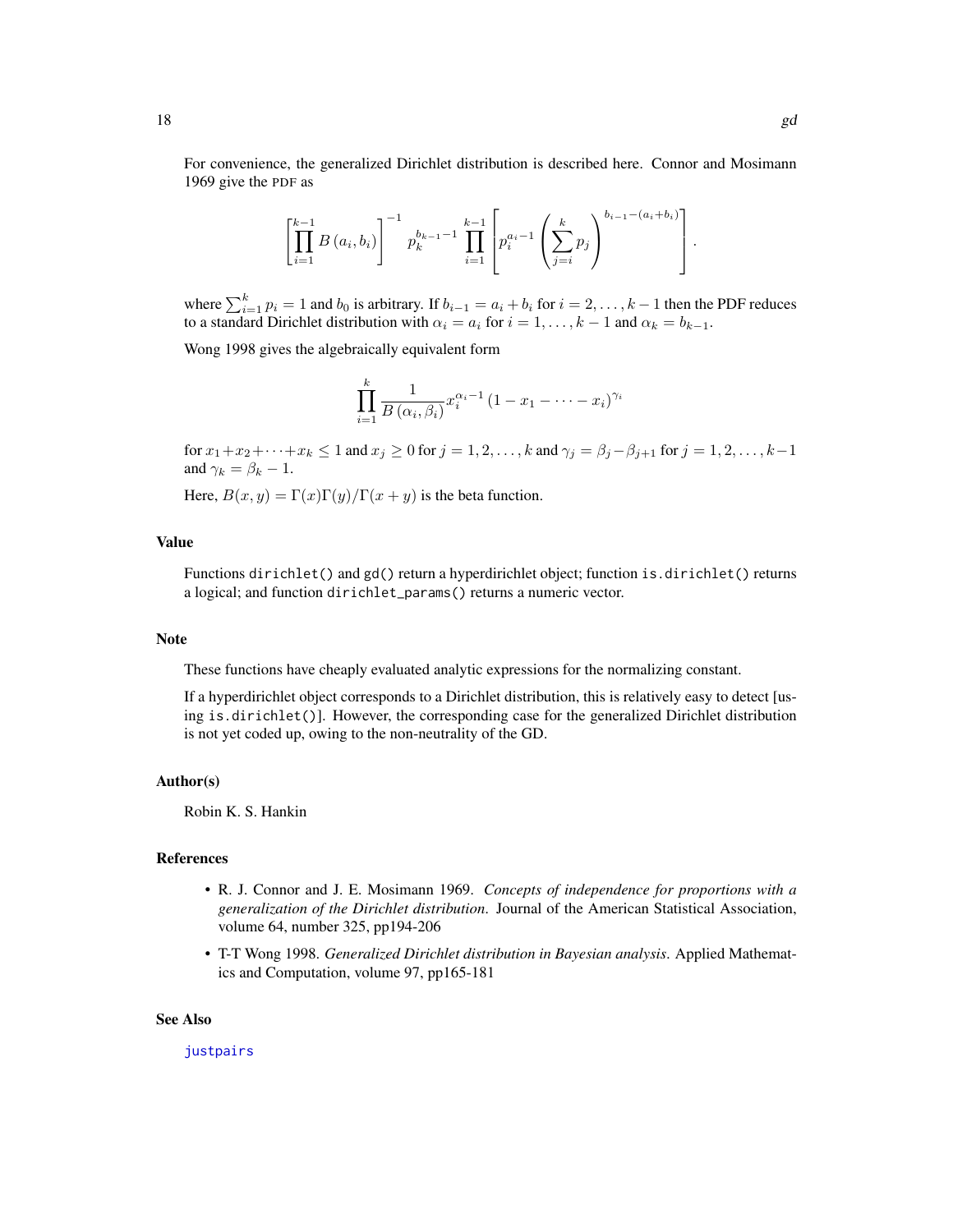#### <span id="page-18-0"></span>hd\_add 19

# Examples

```
a <- dirichlet(1:4 , pnames=letters[1:4])
is.dirichlet(a) # should be TRUE
dirichlet(dirichlet_params(a)) # should be 'a'
```
gd(1:5,5:1)

<span id="page-18-1"></span>hd\_add *Add two hyperdirichlet distributions*

# **Description**

Given two hyperdirichlet distributions, "add" them, in the sense of concatenating their information, assumed to be independent.

# Usage

hd\_add(e1, e2, assume\_validated = FALSE)

# Arguments

e1,e2 Hyperdirichlet distributions of the same dimension

assume\_validated

Boolean, with default FALSE meaning that the returned sum cannot be assumed to be proper; so the returned hyperdirichlet object is tested with is.proper() (which is time-consuming). Set to TRUE only when you *know* that the sum is proper

#### Details

Think of this function as a computerized embodiment of Bayes's theorem with e1 representing the prior and e2 representing one or more informative trials.

The basic guts of the function is hyperdirichlet(powers(e1) + params(e2)). Note that this is equivalent to hyperdirichlet(params(e1) + powers(e2)).

The functional form is not really intended for the end user; use  $e1 + e2$  instead (but observe that the sum will be validated using is.proper(), which may take a long time).

# Value

Returns a hyperdirichlet distribution

# Author(s)

Robin K. S. Hankin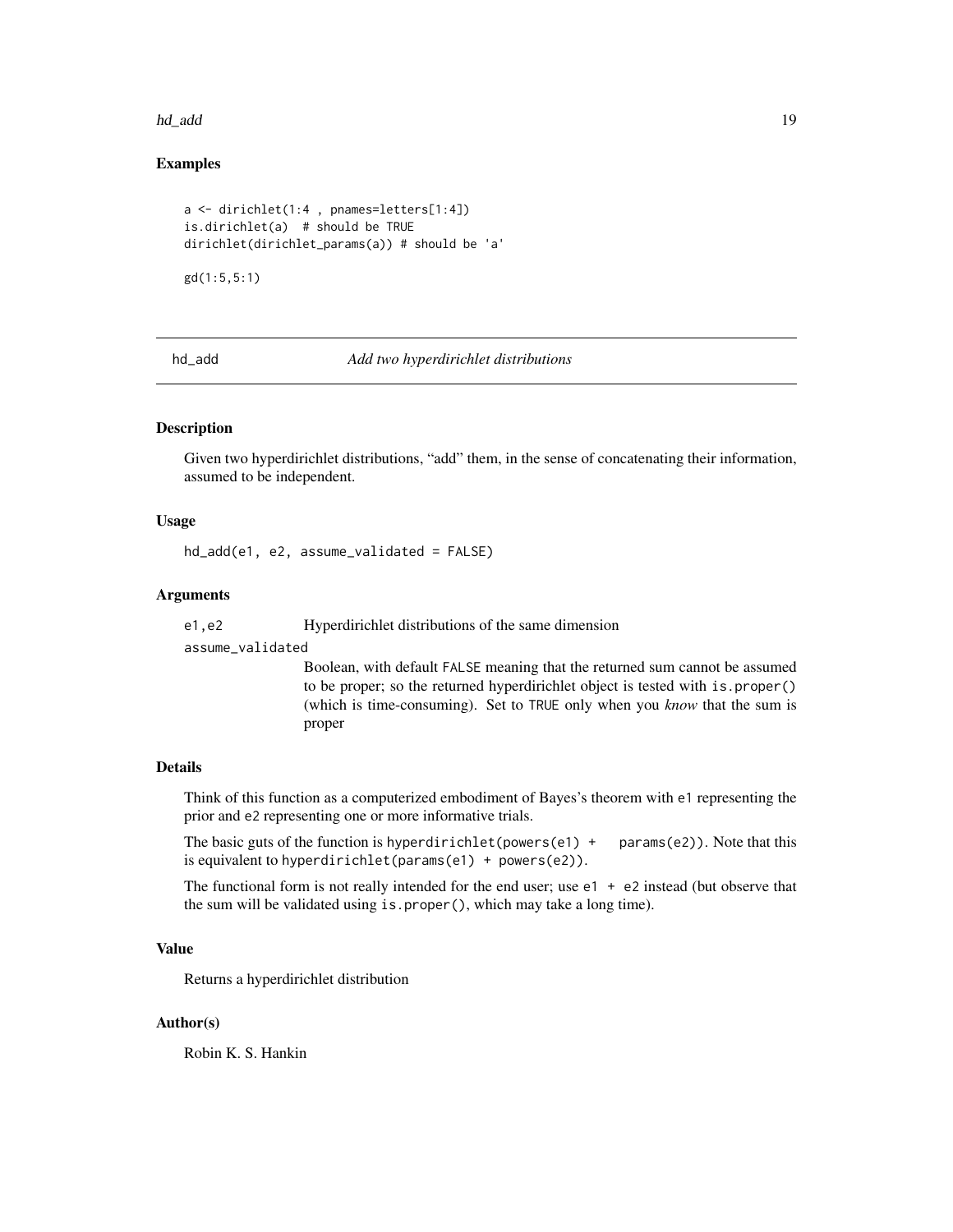# <span id="page-19-0"></span>See Also

[hyperdirichlet](#page-20-1),[is.proper](#page-3-1),[Arith](#page-0-0)

# Examples

```
dirichlet(1:4) + gd(c(0.1 , 0.3 , 0.5), c(0.2 , 0.4 , 0.9))uniform(4) + single_bernoulli_obs(4,1,2)
data(chess)
ch <- as.hyperdirichlet(chess)
stopifnot(all(params(ch+ch+ch) == params(ch*3)))
```
#### head *Head and tail*

# Description

Print the first few, or last few, lines of a hyperdirichlet object

#### Usage

```
## S4 method for signature 'hyperdirichlet'
head(x, n = 6, \ldots)## S4 method for signature 'hyperdirichlet'
tail(x, n = 6, ...)
```
#### Arguments

| $\mathsf{x}$            | object of class hyperdirichlet                                              |
|-------------------------|-----------------------------------------------------------------------------|
| n                       | number of lines to print as per same argument in head() and $\text{tail}()$ |
| $\cdot$ $\cdot$ $\cdot$ | Further arguments passed to head() or $tail()$                              |

# Details

Prints the head or tail of the binmat() matrix and then prints the normalizing constant.

# Value

The functions documented here coerce to a matrix, then return the appropriate rows (as a matrix).

# Author(s)

Robin K. S. Hankin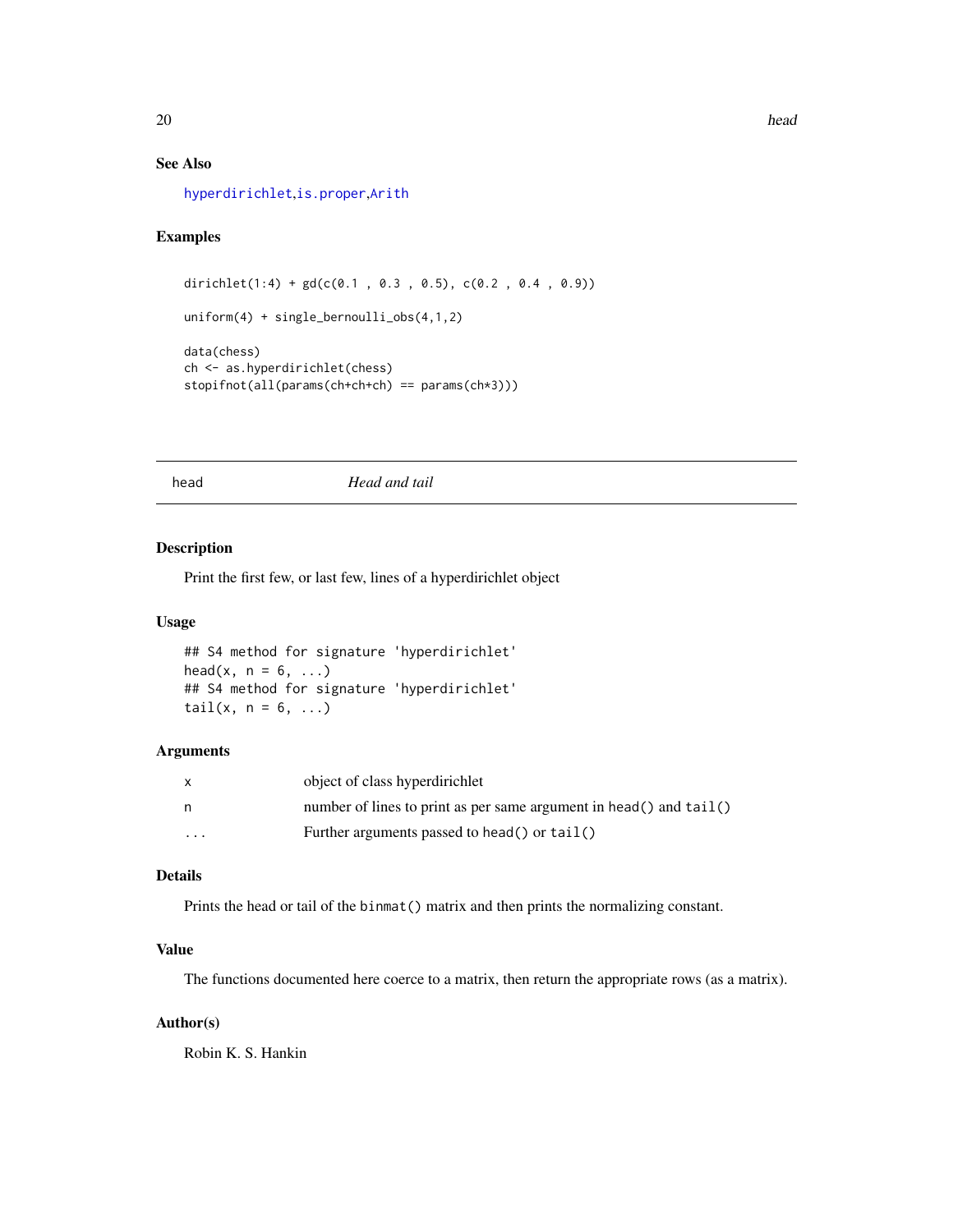# <span id="page-20-0"></span>hyperdirichlet 21

# See Also

[binmat](#page-7-1)

# Examples

```
head(dirichlet(1:6))
```
<span id="page-20-1"></span>hyperdirichlet *The Hyperdirichlet distribution*

# Description

Create, coerce to, or test for an object of class hyperdirichlet

# Usage

```
hyperdirichlet(x, NC, pnames = character(), validated=FALSE)
is.hyperdirichlet(x)
as.hyperdirichlet(x, calculate_NC = FALSE, ...)
```
# Arguments

| X            | Object to be coerced or tested for                                                                                                                                                                                                                                             |
|--------------|--------------------------------------------------------------------------------------------------------------------------------------------------------------------------------------------------------------------------------------------------------------------------------|
| <b>NC</b>    | Normalizing constant                                                                                                                                                                                                                                                           |
| pnames       | names of the columns with length-0 default resulting in the print method using<br>column names p1, p2, etc                                                                                                                                                                     |
| validated    | Boolean. Setting to TRUE is taken to mean that x is <b>known</b> to be 'proper' ( <i>i.e.</i> $x$<br>is normalizable), but the normalizing constant is not necessarily known.                                                                                                  |
|              | Default FALSE is taken to mean that $x$ is not known to be proper: it is possible<br>that x is not normalizable so cannot correspond to a PDF.                                                                                                                                 |
|              | Setting to FALSE means that the object will be passed to is proper () for check-<br>ing; this can be time-consuming. The flag is set to TRUE ab initio for dirichlet()<br>and gd() because these distributions have an analytical expression for the nor-<br>malizing constant |
| calculate NC | Boolean, with default FALSE meaning not to calculate the normalizing constant<br>and TRUE meaning to calculate it                                                                                                                                                              |
|              | Further arguments passed to adaptIntegrate()                                                                                                                                                                                                                                   |

# Details

To determine the normalization constant, use something like  $a \leftarrow a$ s. hyperdirichlet(a, calculate\_NC= TRUE).

Matrices may be coerced to a hyperdichlet object using as.hyperdirichlet(): the call is dispatched to matrix\_to\_HD() (qv).

If x is a matrix, be sure to specify the bernoulli argument, which is passed on to matrix\_to\_HD()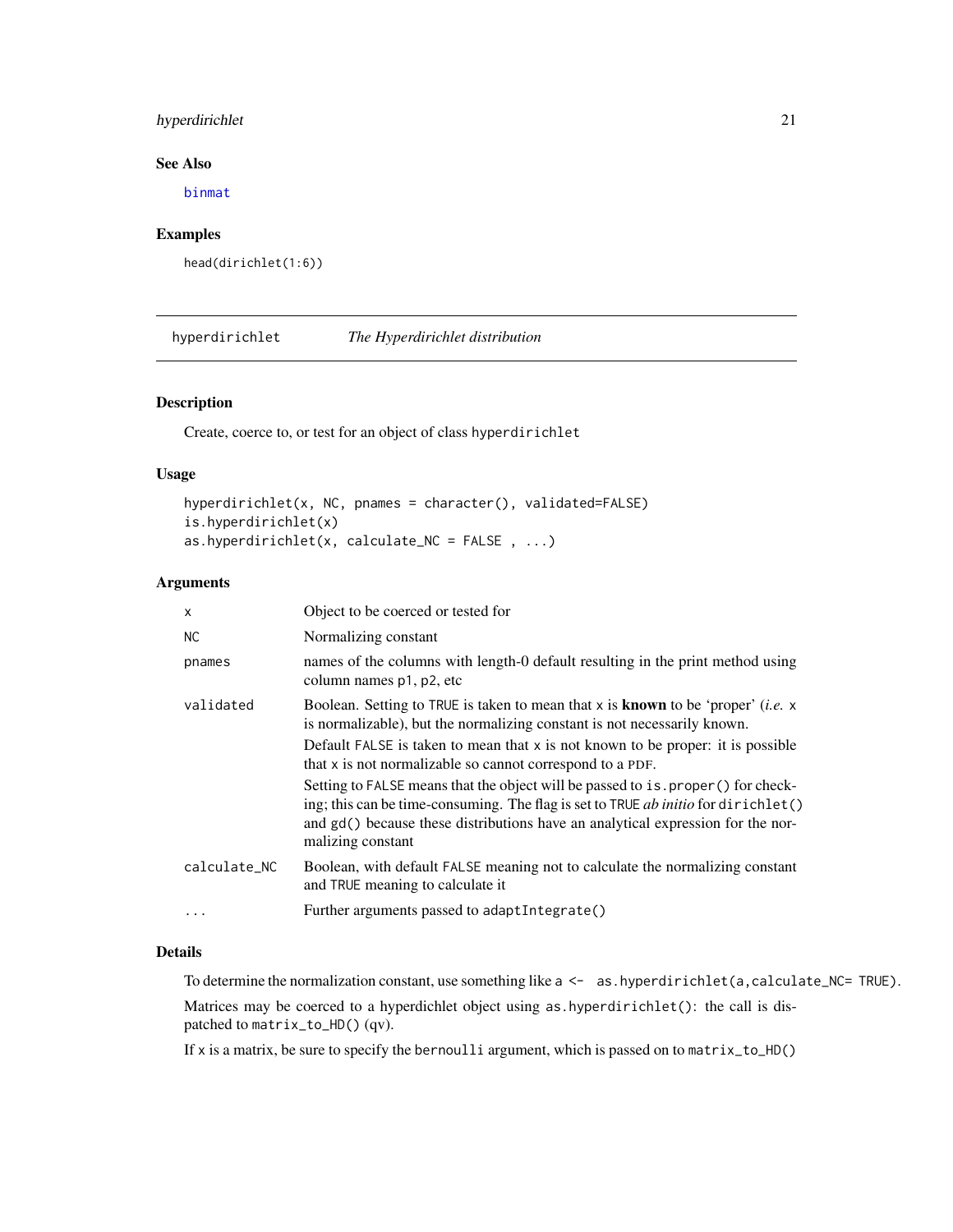# <span id="page-21-0"></span>Value

Functions hyperdirichlet() and as.hyperdirichlet() return a hyperdirichlet object; function is.hyperdirichlet() returns a Boolean.

# Author(s)

Robin K. S. Hankin

# See Also

[B](#page-3-2),[extract](#page-12-1),[matrix\\_to\\_HD](#page-24-1)

#### Examples

```
(a < - uniform(3))a[c(TRUE,TRUE,FALSE)] <- 0.3
## Not run:
(a <- as.hyperdirichlet(a, calculate_NC = TRUE)) # recommended way to calculate NC
## End(Not run)
(b \leftarrow dirichlet(1:3)as.hyperdirichlet(b) # "forgets" the normalizing constant
## Not run:
as.hyperdirichlet(b, TRUE) # recalculates NC; accuracy tolerable
                              # (analytic answer = 1/60)
## End(Not run)
## Not run: # takes a long time
op <- options()
options(varn = -1)x \leftarrow dirichlet(rep(2,4)) + justpairs(matrix(1,4,4))
f \leftarrow function(p){p[1]>p[2]}
probability(x, f) # should be 0.5: distribution is symmetric
## End(Not run)
# following example reveals a bug in versions <= 1.3:
d <- dirichlet(1:3)
colMeans(rhyperdirichlet(1e3,d))
# result should be (1:3)/6
# implementation >= 1.4 includes a bugfix sent by Simon Byrne
```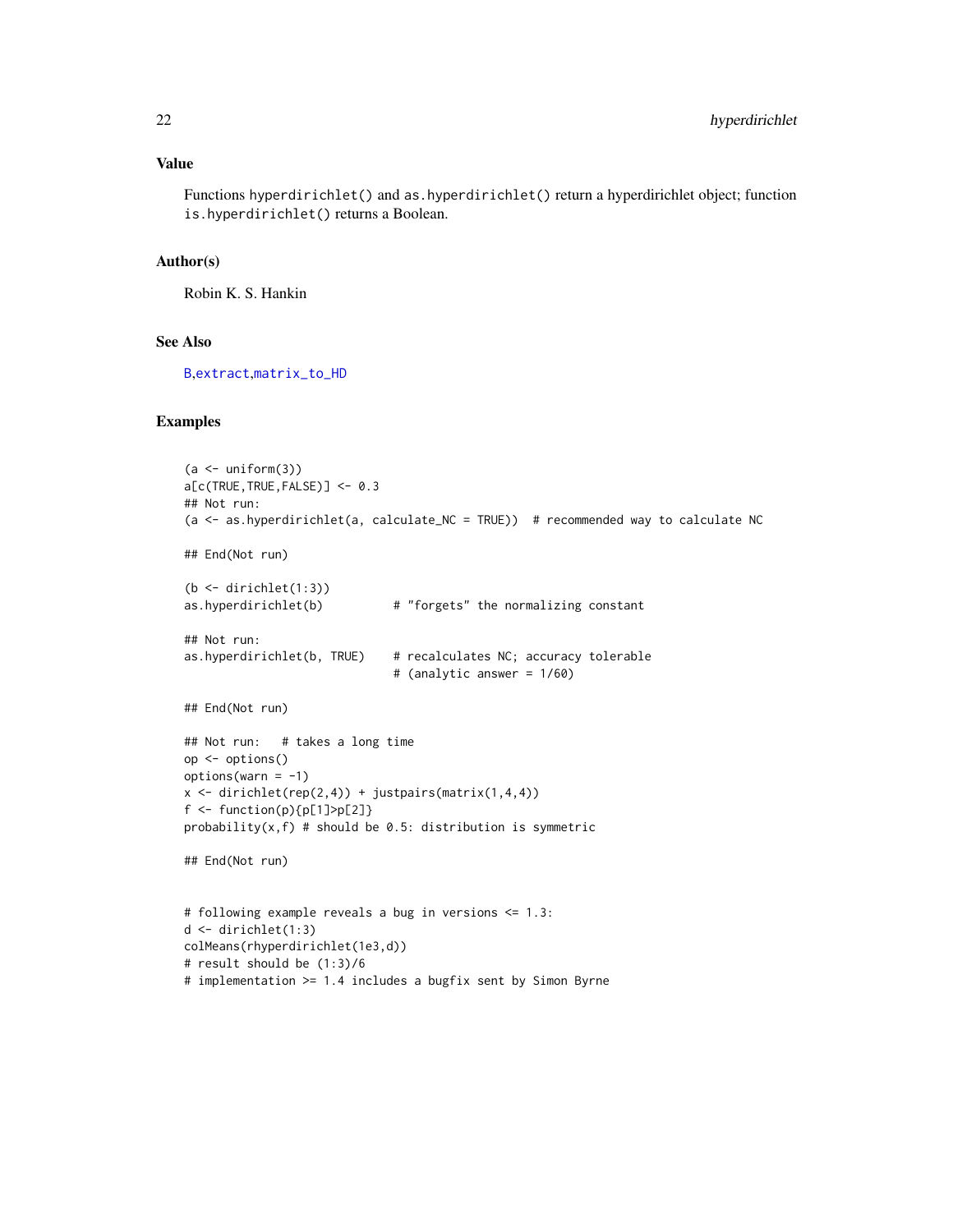<span id="page-22-0"></span>hyperdirichlet-class *Class "hyperdirichlet"*

#### Description

A generalization of the Dirichlet distribution

#### Objects from the Class

Objects can be created by calls of the form hyperdirichlet(...).

# **Slots**

.Data: Numeric vector of length a power of two, holding the parameters (sic; not the powers) of the distribution

NC: The normalizing constant, if known

pnames: Character vector holding the names of the columns

validated: Boolean, indicating whether the distribution is known to be normalizable

#### Methods

 $NC$  signature(object = "hyperdirichlet"): normalizing constant params signature(object = "hyperdirichlet"): accessor method for parameters pnames signature(object = "hyperdirichlet"): accessor method for pnames **validated** signature( $x =$  "hyperdirichlet"): returns TRUE if the distribution is known to be normalized pnames<- signature(object = "hyperdirichlet"): set method for pnames  $dim$  signature(x = "hyperdirichlet"): Dimensionality of the distribution **mean** signature(object = "hyperdirichlet"): returns the mean of the distribution as.hyperdirichlet signature(object = "hyperdirichlet"): Coerce to hyperdirichlet form head signature(object = "hyperdirichlet"): head method; prints the first few lines of the parameters tail signature(object = "hyperdirichlet"): head method; prints the last few lines of the parameters show signature(object = "hyperdirichlet"): prints the object

#### Author(s)

Robin K. S. Hankin; based on vglm-class.Rd from the VGAM package

# See Also

[hyperdirichlet](#page-20-1)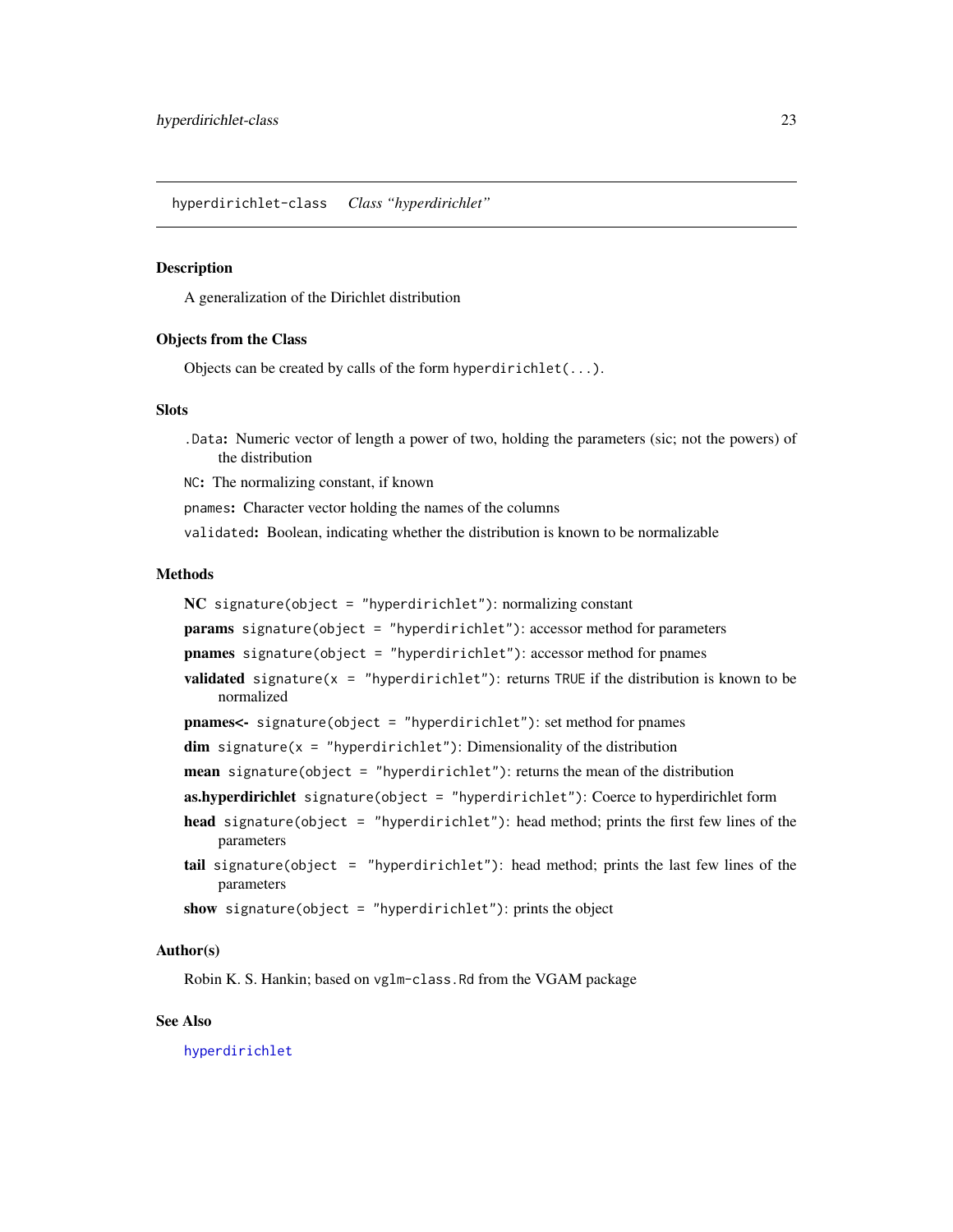24 justpairs

# Examples

dput(uniform(3,pnames=letters[1:3]))

<span id="page-23-1"></span>justpairs *Hyperdirichlet distribution with nonzero coefficients for just the pairs*

# Description

Hyperdirichlet distribution with nonzero coefficients for terms consisting of a pair of ps.

# Usage

justpairs(x)

#### Arguments

x A square matrix. Upper triangular elements correspond to pairs of included ps, and lower triangular elements correspond to pairs of excluded ps

# Details

The PDF is

$$
\prod_{i < j} (p_i + p_j)^{M[i,j]} (1 - p_i - p_j)^{M[j,i]}
$$

# Value

Returns a hyperdirichlet object (without normalizing factor) of dimension nrow(x).

# Note

The case where  $nrow(x) == 4$  is treated specially. In this case, the lower triangular elements are discarded, with a warning.

# Author(s)

Robin K. S. Hankin

#### See Also

[paircomp](#page-27-1)

# Examples

justpairs(matrix(1:25,5,5))

<span id="page-23-0"></span>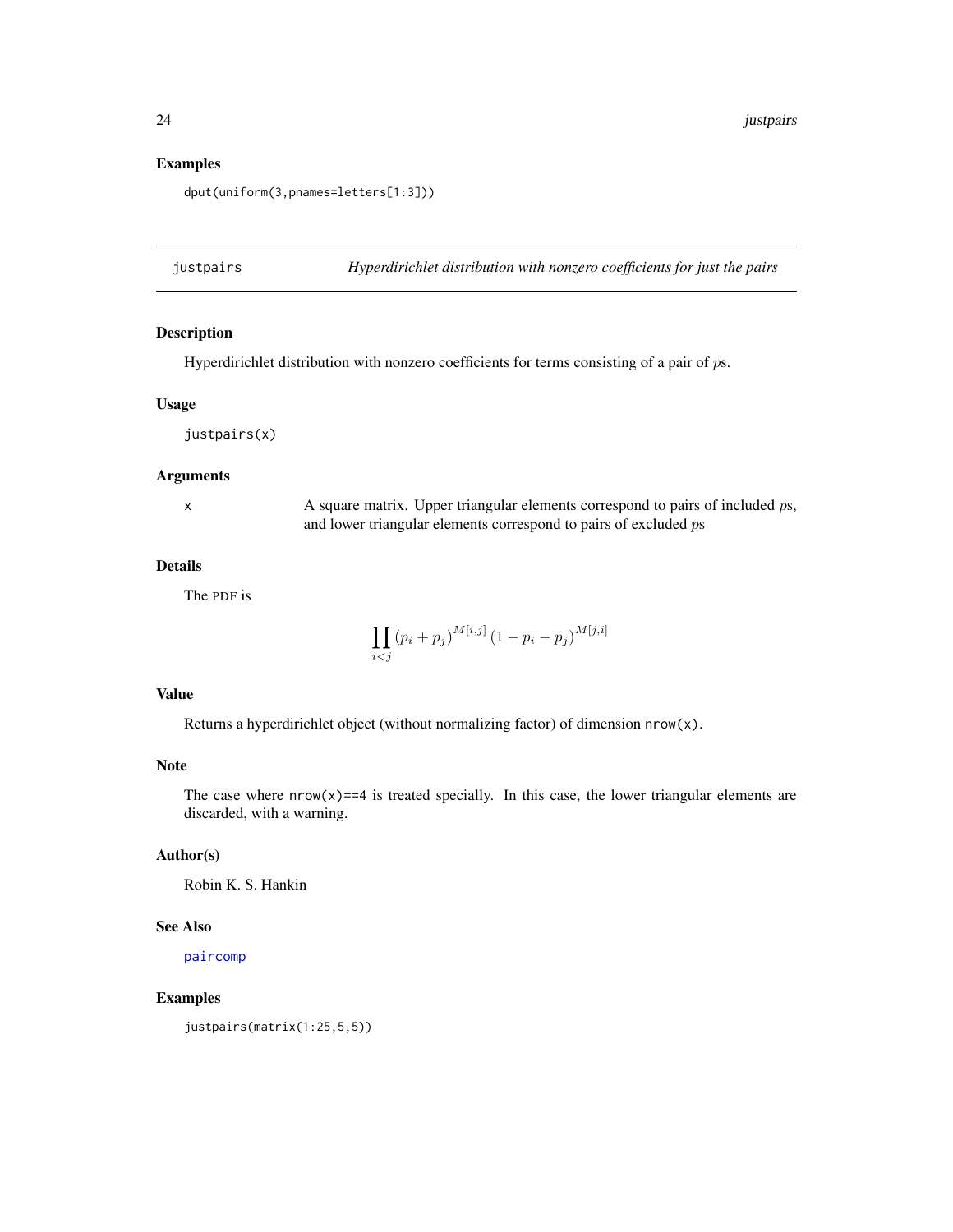<span id="page-24-1"></span><span id="page-24-0"></span>

#### Description

Coerce matrices to hyperdirichlet objects. These functions are not intended for the user (use as.hyperdirichlet() instead).

#### Usage

```
matrix_to_HD(x, calculate_NC = FALSE, bernoulli = NULL, ...)bernoulli_matrix_to_HD(x, calculate_NC = FALSE, ...)
multinomial_matrix_to_HD(x, calculate_NC = FALSE, ...)
```
#### Arguments

| $\mathsf{x}$ | Matrix to be coerced                                                                                                                                                                                                                                                                     |
|--------------|------------------------------------------------------------------------------------------------------------------------------------------------------------------------------------------------------------------------------------------------------------------------------------------|
| bernoulli    | In function $matrix_to_HD()$ , Boolean with TRUE meaning that the matrix rows<br>are to be interpreted as repeated Bernoulli trials and FALSE meaning that they are<br>interpreted as multinomial trials. Default NULL means to use a simple heuristic<br>to infer the desired behaviour |
| calculate_NC | Boolean, with default FALSE meaning that the normalization constant is not to<br>be calculated                                                                                                                                                                                           |
|              | Further arguments passed to as $  yperdirichlet() (thence to adapt())$                                                                                                                                                                                                                   |

#### Details

These functions are not intended for the user; use as.hyperdirichlet() directly if at all possible.

Function bernoulli\_matrix\_to\_HD() operates on rows. Each row has entries corresponding to the columns (the "players"). Each is a Bernoulli trial with three types of entry: NA for not playing, 1 for 'on the winning side' and 0 for 'on the losing side'. Thus the Bernoulli trial is between which( $x = 0$ ) and which( $x = 1$ ), with the latter winning. A warning is given unless there is at least one 1 and at least one 0 on each row.

Function multinomial\_matrix\_to\_HD() also operates on rows. Each row corresponds to a series of restricted multinomial observations with likelihood given by mult\_restricted\_obs() (qv).

#### Value

Returns a hyperdirichlet object

#### Author(s)

Robin K. S. Hankin

#### See Also

[mult\\_restricted\\_obs](#page-5-1)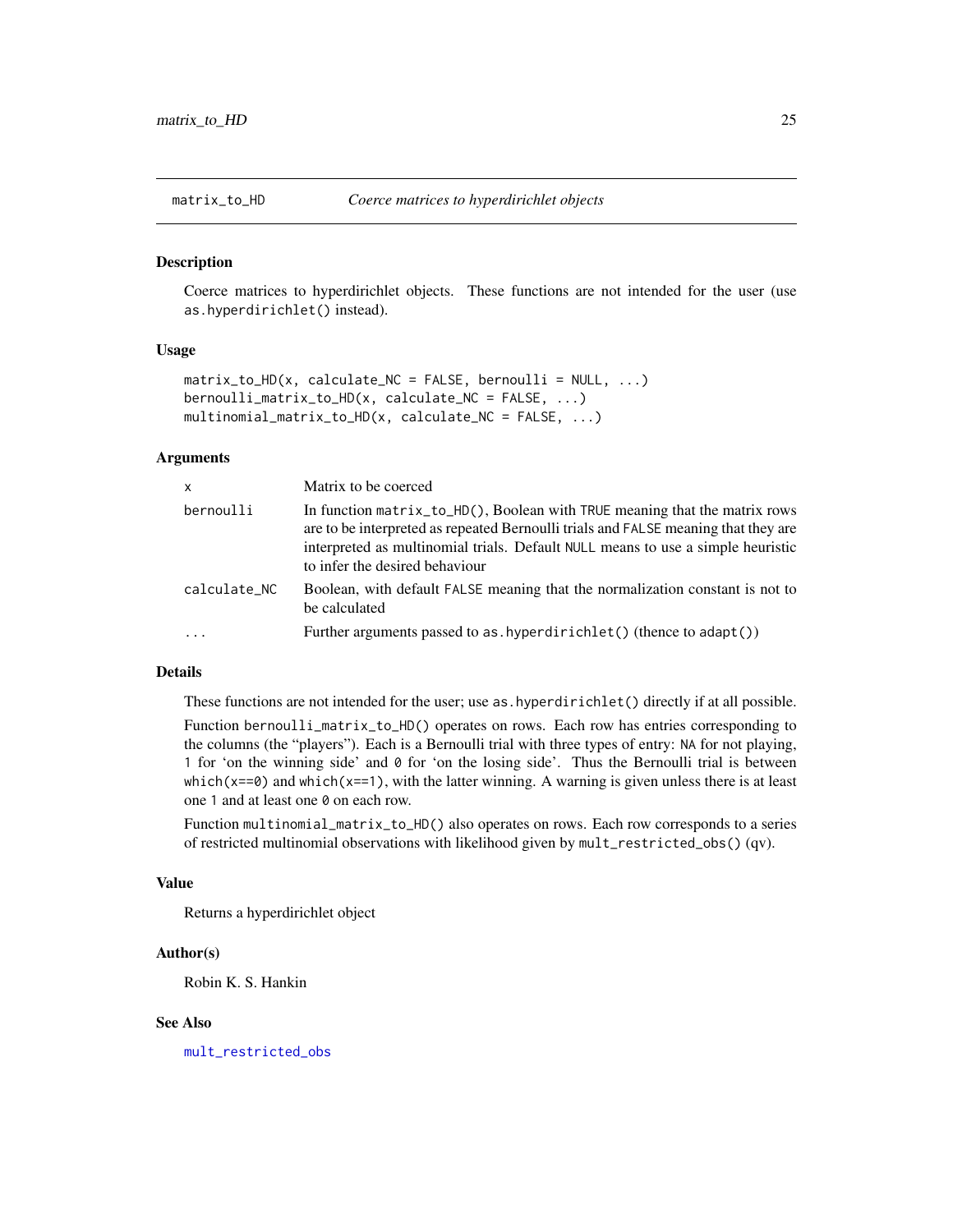# Examples

```
data(icons)
matrix_to_HD(icons, bern=FALSE)
```
maximum\_likelihood *Maximum likelihood point for the hyperdirichlet distribution*

### <span id="page-25-1"></span>Description

Maximum likelihood point for the hyperdirichlet distribution as estimated using numerical maximization.

#### Usage

```
maximum_likelihood(HD, start_p = NULL, give = FALSE, disallowed = NULL, zero=NULL, ...)
           mle(HD, start_p = NULL, give = FALSE, disallowed = NULL, ...)mle\_restricted(HD, start_p = NULL, give = FALSE, disallowed = NULL, zero=NULL, ...)
```
#### Arguments

| HD.        | Object of class hyperdirichlet                                                                                                                              |
|------------|-------------------------------------------------------------------------------------------------------------------------------------------------------------|
| start_p    | Start value for the ps. See details section                                                                                                                 |
| give       | Boolean with default FALSE meaning to return just the point estimate and TRUE<br>meaning to return all the output from optim()                              |
| disallowed | A function of p returning a Boolean to restrict the search for the MLE. See<br>examples                                                                     |
| zero       | In function maxlike_restricted(), a Boolean vector with TRUE elements cor-<br>responding to components that are constrained to be zero. See details section |
| $\ddotsc$  | Further arguments sent to optim()                                                                                                                           |

#### Details

The user should use function maximum\_likelihood(), which is a user-friendly wrapper for one of the two functions (mle() or mle\_rst()) depending on whether argument zero is or is not NULL.

Argument start\_p specifies the start point for the optimization; default NULL is interpreted as rep(1/n,n) where n is dim(HD) (ie neutral position).

It is not necessary to normalize start\_p: this is done by dhyperdirichlet().

Non-default values for this argument are interpreted by dhyperdirichlet().

Argument zero, if not default NULL, is Boolean in the standard case; but if it is not Boolean, it is interpreted as a numeric vector of integers indicating which components of the distribution are restricted to zero. An example is given below.

# Value

Returns a k-tuple.

<span id="page-25-0"></span>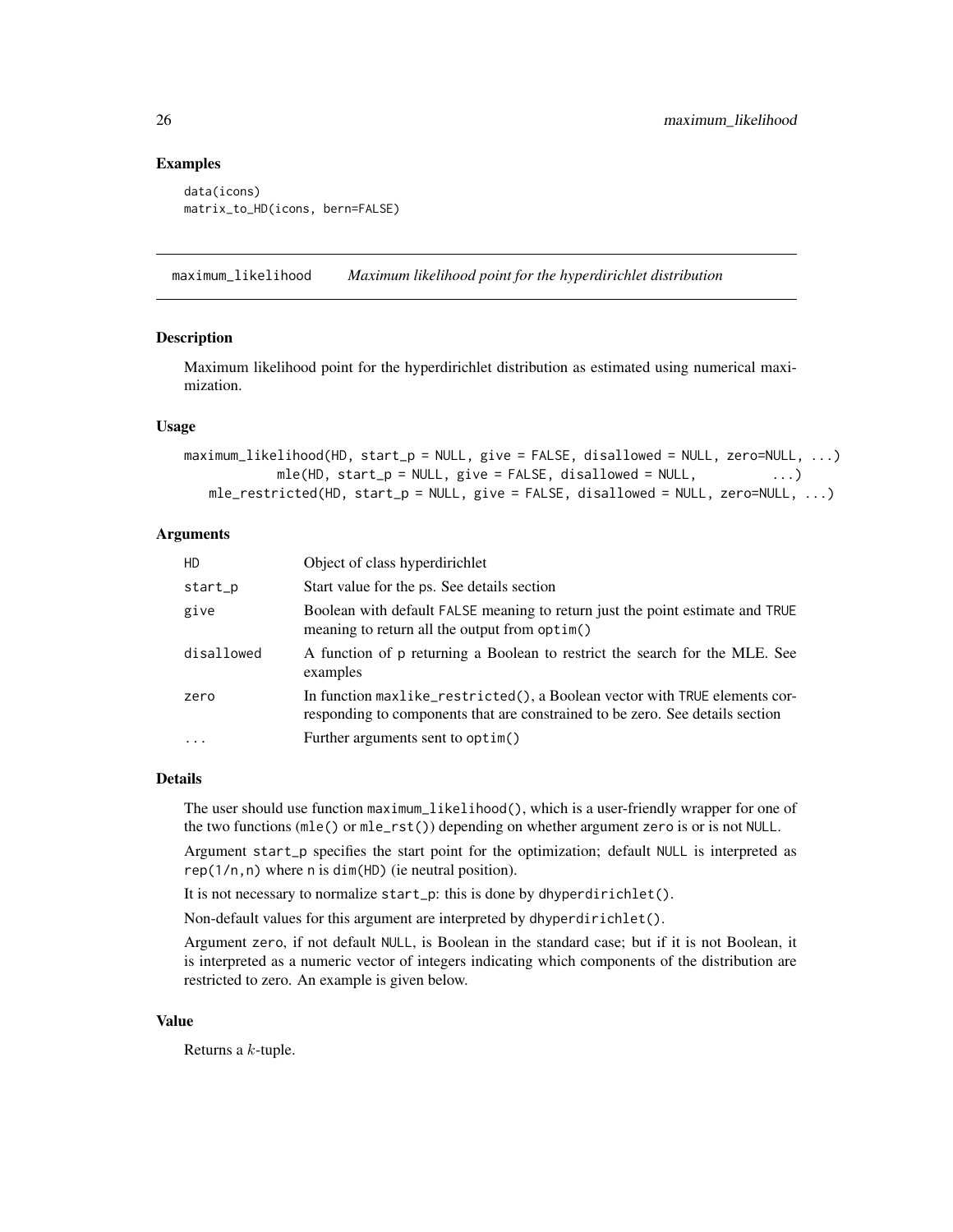#### <span id="page-26-0"></span>maxmult 27

# Note

The functions minimize -dhyperdirichlet(...,log=TRUE); so there is no need to set fnscale. Be aware that the aylmer package includes a function maxlike(), which does something different.

# Author(s)

Robin K. S. Hankin

# See Also

[dhyperdirichlet\\_p](#page-8-2),[optim](#page-0-0)

# Examples

```
maximum_likelihood(dirichlet(1:4)) # Should be 0:3
jj.numerical <- maximum_likelihood(dirichlet(3:8), zero=2:3)$MLE
jj \leftarrow c(2, 0, 0, 5, 6, 7)jj.analytical <- jj/sum(jj)
jj.numerical - jj.analytical # should be small
```
maxmult *Estimation of the multivariate beta distribution*

#### Description

Gives a maximum likelihood estimate for the parameters of a Dirichlet distribution, on the basis of datapoints drawn from a multivariate beta distribution

# Usage

```
maxmult(M, start_a = NULL, give = FALSE, method = "nlm", ...)
```
# Arguments

| M       | Integer matrix whose rows give multinomial observations                                                                                                                                                          |
|---------|------------------------------------------------------------------------------------------------------------------------------------------------------------------------------------------------------------------|
| start_a | Start point for optimization, with default NULL being interpreted as Mosimann's<br>formula 29                                                                                                                    |
| give    | Boolean, with default FALSE meaning to return just the point estimate and TRUE<br>meaning to return all the output from the optimization routine                                                                 |
| method  | Text string specifying the optimization routine to use. Two values coded: default<br>nlm means to use nlm() and optim meaning to use optim(); anything else<br>means to return Mosimann's estimate (equation 29) |
|         | Further arguments passed to nlm() or optim()                                                                                                                                                                     |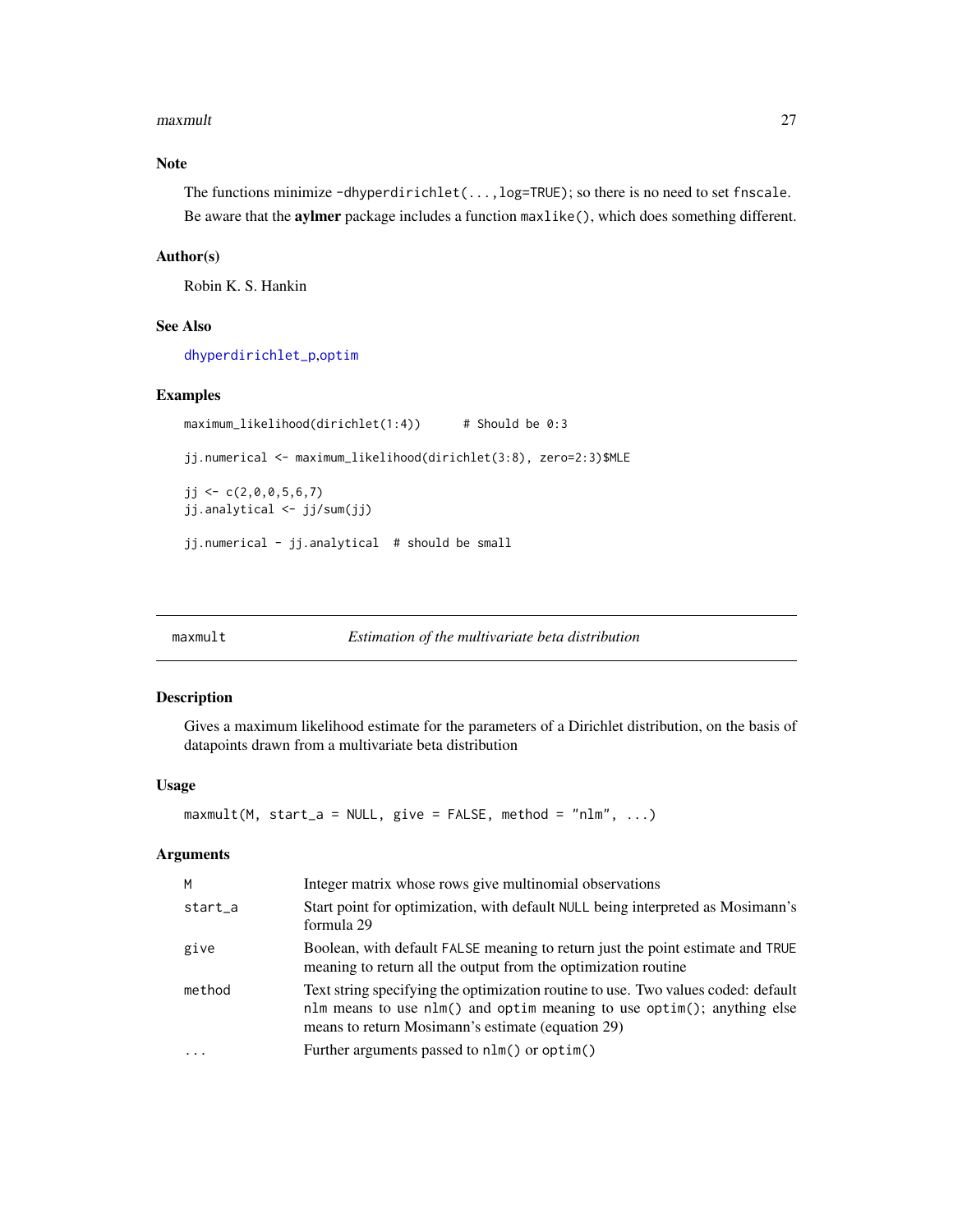#### <span id="page-27-0"></span>28 paircomp

# Details

Finds the maximum likelihood estimate from the equation 7 of Mosimann 1962.

#### Note

The nlm() function appears to be better suited to this problem than optim().

# Author(s)

Robin K. S. Hankin

#### References

J. E. Mosimann 1962. "On the compound multinomial distribution, the multivariate  $\beta$ -distribution, and correlations among proportions". *Biometrika*, volume 49, numbers 1 and 2, pp65-82.

# See Also

[pollen](#page-30-1)

# Examples

```
data(pollen)
maxmult(pollen, start_a=c(51.81, 0.987, 5.332, 1.961))
```
<span id="page-27-1"></span>paircomp *Hyperdirichlet distribution for repeated Bernoulli trials*

# Description

Hyperdirichlet distribution with nonzero coefficients for terms consisting of a pair of ps.

#### Usage

paircomp(x)

#### Arguments

x A square matrix. If players i and j play, with  $i < j$ , then player j wins  $x[i, j]$ trials and player i wins  $x[j,i]$  trials

#### Details

The PDF is

$$
\propto \prod_{i < j} \frac{p_i^{M[j, i]} p_j^{M[i, j]}}{(p_i + p_j)^{M[i, j] + M[j, i]}}
$$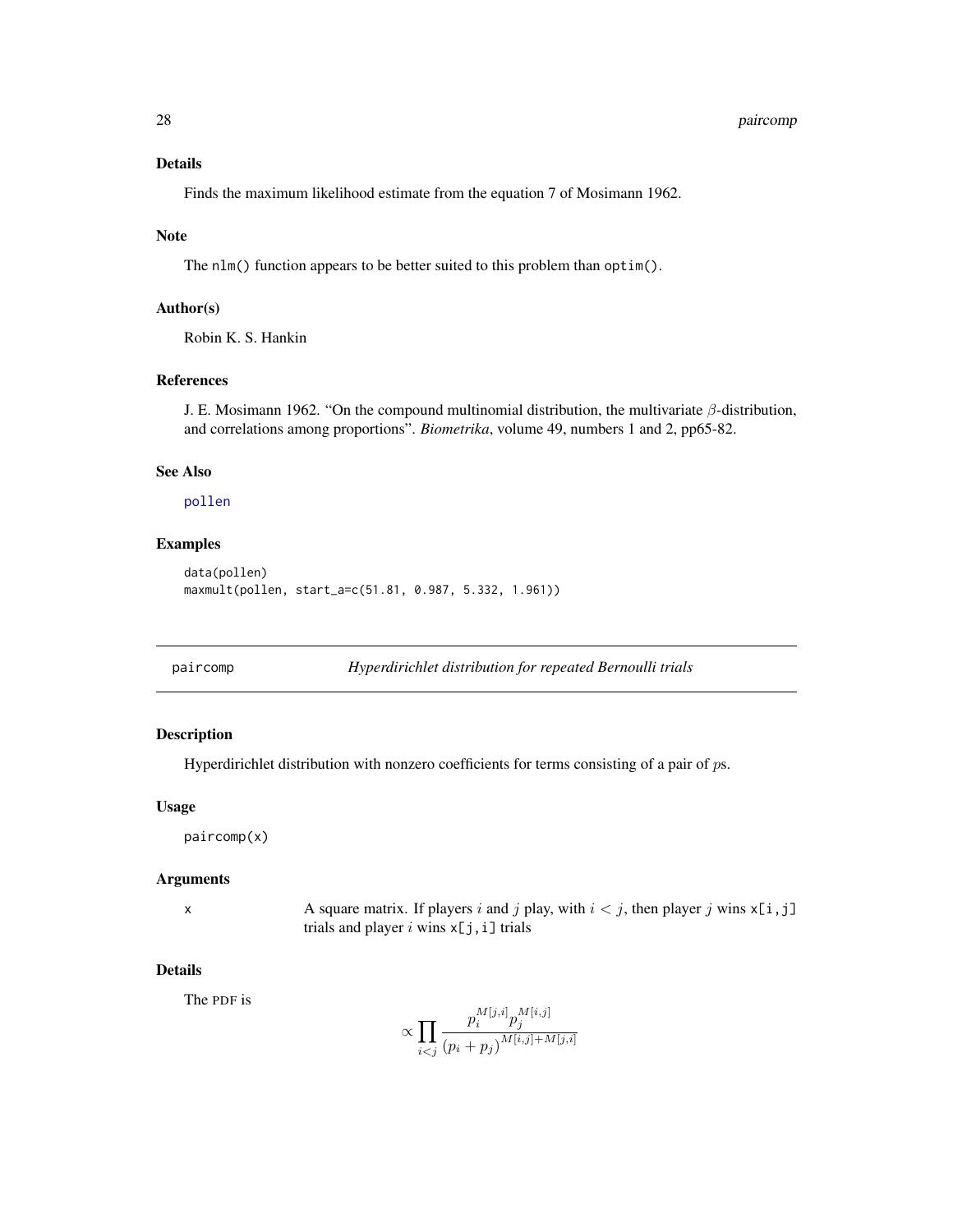#### <span id="page-28-0"></span>params 29

# Value

Returns a hyperdirichlet object (without normalizing factor) of dimension  $nrow(x)$ .

#### Note

Elements on the diagonal of x are silently ignored.

# Author(s)

Robin K. S. Hankin

#### See Also

[justpairs](#page-23-1)

# Examples

paircomp(matrix(1:9,6,6))

params *Parameters of the hyperdirichlet distribution*

# Description

Parameters of the hyperdirichlet distribution

### Usage

params(x) powers(x)

#### Arguments

x Object of class hyperdirichlet

#### Details

Function powers() lists the powers of the various combinations; function params() lists the parameters.

The two functions differ only in single-p combinations (by one).

# Value

These functions return a vector of length  $2^{\text{ndim}}(x)$ .

# Note

The default print method gives powers and parameters.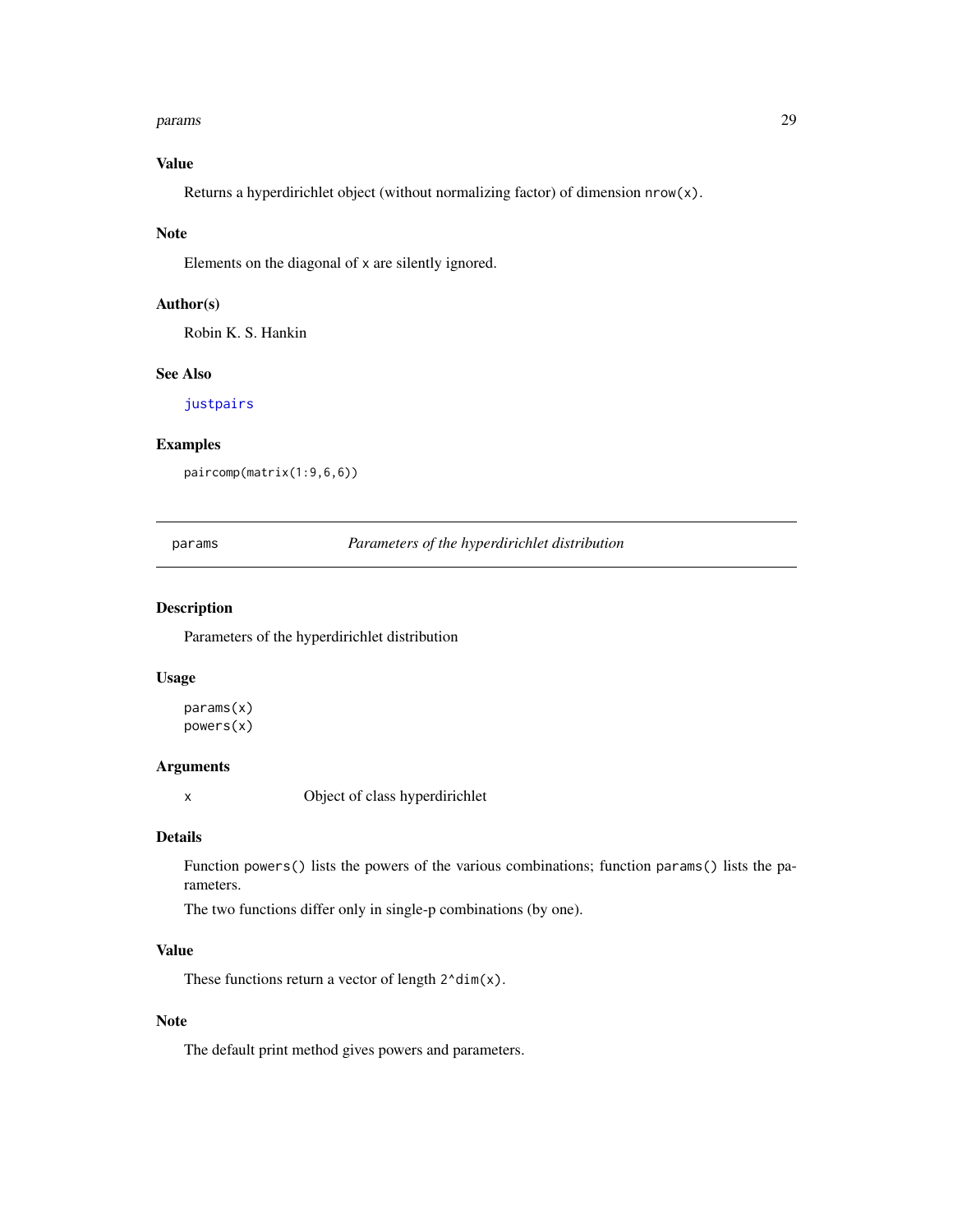#### 30 paulino

#### Examples

```
a \leftarrow gd(1:3,3:1)params(a)
powers(a)
```
paulino *Dataset used by Paulino*

# Description

A hyperdirichlet distribution for the dataset considered by Paulino and de Bragança Pereira (1995).

#### Usage

data(paulino)

#### Details

Paulino and de Bragança Pereiria considered 97 subjects who each were one of three risk types: "low", "medium", and "high" (or  $1, 2, 3$ ).

Of the 97 subjects, 51 were fully categorized: 14 were type 1, 17 type 2, and 20 type 3; the remaining 46 were partly categorized: 28 were of types 1 or 2, and 18 were of types 2 or 3.

The likelihood function is thus

$$
p_1^{14} p_2^{17} p_3^{20} (p_1 + p_2)^{28} (p_2 + p_3)^{18}
$$

and object paulino gives the PDF.

Note the object gives the *likelihood*, not the posterior PDF. Paulino and de Bragança Pereira use prior information of a type not readily representable in the hyperdirichlet paradigm.

#### Source

C. D. M. Paulino and C. A. de Bragança Pereira 1995. *Bayesian Methods for Categorical Data Under Informative General Censoring*, Biometrika, volume 82, number 2, pages 439-446

#### Examples

```
data(paulino)
maximum_likelihood(paulino)
```
<span id="page-29-0"></span>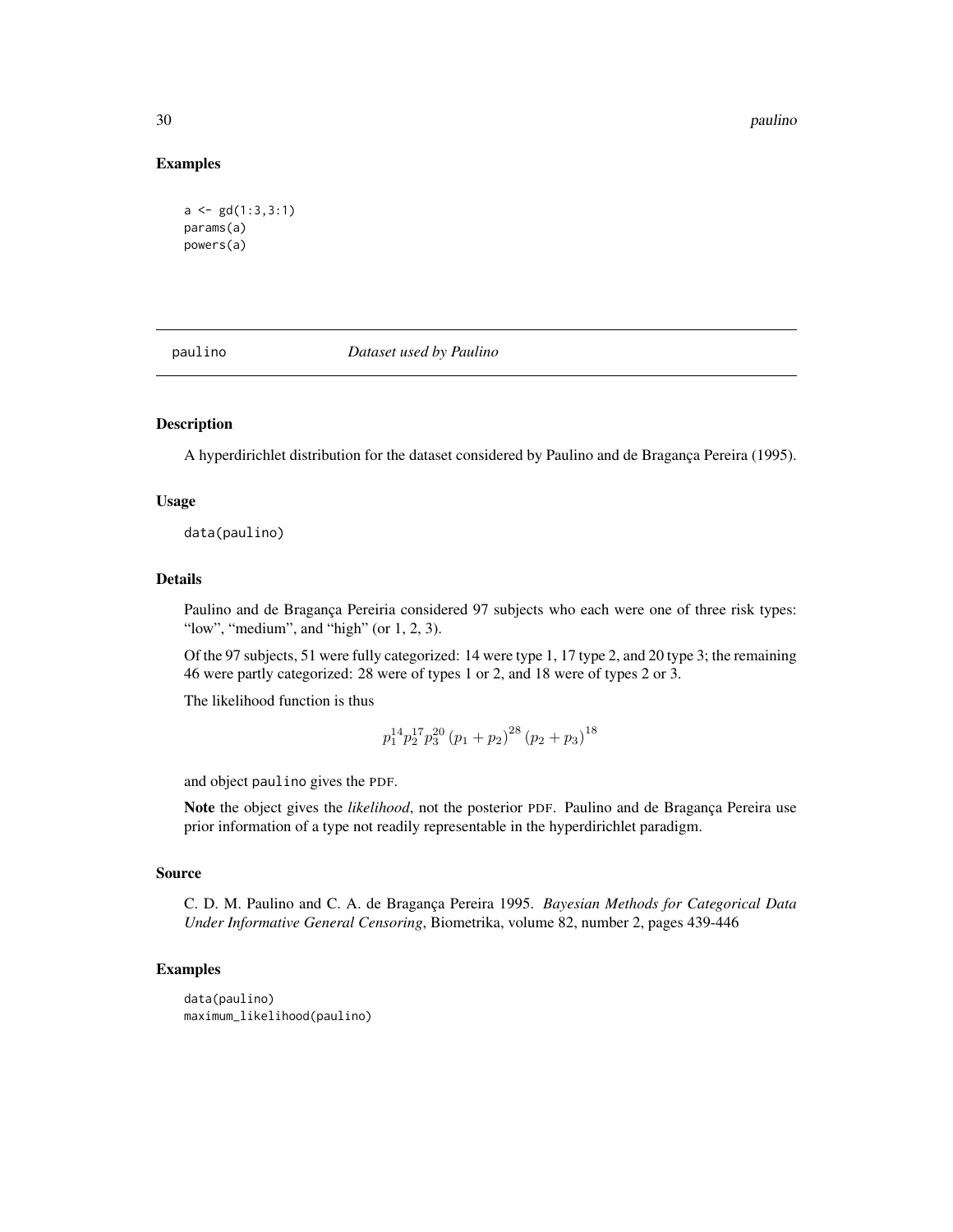<span id="page-30-0"></span>

# Description

Get and set column names

# Usage

pnames(x)  $p$ names $(x)$  <- value

# Arguments

| x     | Object of class hyperdirichlet |
|-------|--------------------------------|
| value | Names of the columns           |

# Value

Function pnames() returns a  $k$ -tuple of names and function pnames $\lt$ -() returns a hyperdirichlet object.

# Note

The default is to leave the columns unnamed; the print method puts them there for printing if null.

#### Author(s)

Robin K. S. Hankin

# Examples

```
a <- dirichlet(1:3)
pnames(a) <- letters[1:3]
a
```
<span id="page-30-1"></span>

pollen *Pollen data from Mosimann 1962*

# Description

Data from Mosimann 1962 detailing forest pollen counts

# Usage

data(pollen)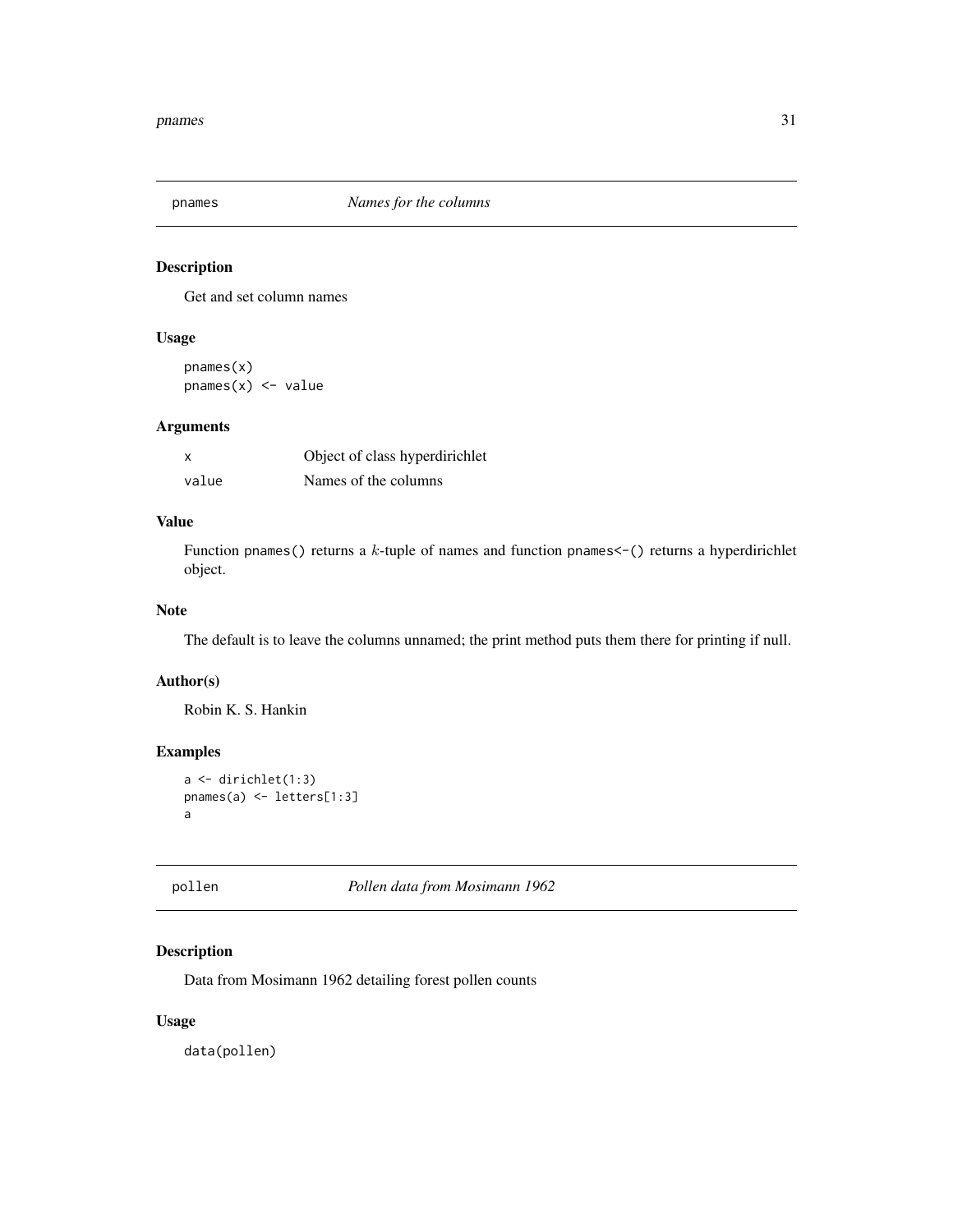# <span id="page-31-0"></span>Format

A matrix with four columns and 76 rows.

# Details

The rows each sum to 100; the values are counts of four different types of pollen. Each row corresponds to a different level in the core; the levels are in sequence with the first row being most recent and the last row being the oldest.

# References

J. E. Mosimann 1962. "On the compound multinomial distribution, the multivariate  $\beta$ -distribution, and correlations among proportions". *Biometrika*, volume 49, numbers 1 and 2, pp65-82.

# See Also

[serum](#page-32-1)

# Examples

data(pollen)

```
func \leq function(x, l){
ifelse(any(l<0),Inf,
lfactorial(sum(x)) -sum(lfactorial(x))
    +lgamma(sum(l)) +sum(lgamma (x+l))
    -sum(lgamma(l)) -lgamma(sum (x+l))
)
}
start_vec <- c(51.6, 1, 5.3 , 2)
optim(start_vec , function(l){ -sum(apply(pollen , 1, FUN=func,l=l))})
```
print *Print and various S4 methods for hyperdirichlet objects*

# <span id="page-31-1"></span>Description

Print method for hyperdirichlet objects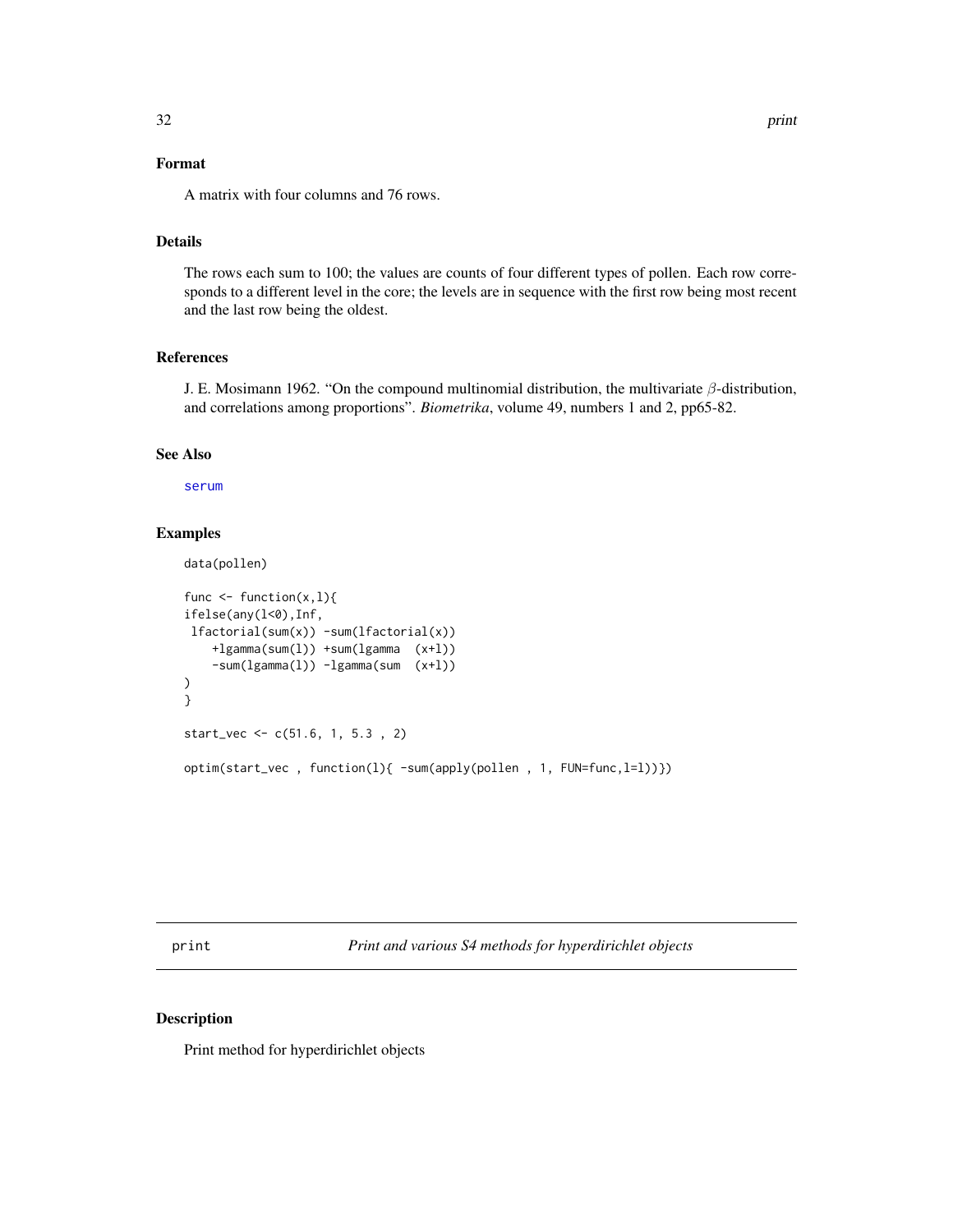#### <span id="page-32-0"></span>serum 33

# Usage

```
print.hyperdirichlet(x, n = 0, do_head = TRUE, ...)
## S4 method for signature 'hyperdirichlet'
dim(x)
## S4 method for signature 'hyperdirichlet'
show(object)
```
# Arguments

| x,object  | Object of class hyperdirichlet                                                                                                                                                                                                                   |
|-----------|--------------------------------------------------------------------------------------------------------------------------------------------------------------------------------------------------------------------------------------------------|
| n         | Integer passed to base head() or $tail()$                                                                                                                                                                                                        |
| do_head   | Boolean argument ignored if n takes its default value of $\theta$ . If $n \leq \theta$ , argument<br>$\alpha$ -head taking default TRUE means to pass control to head $(x, n, \dots)$ and<br>FALSE means to pass control to $tail(x, n, \ldots)$ |
| $\ddotsc$ | Further arguments passed to head () or $tail$ () as necessary                                                                                                                                                                                    |

# Details

The matrix itself is printed using internal functions .print\_hyperdirichlet() and .print\_hyperdirichlet\_worker(), which are not intended for the end user.

#### Author(s)

Robin K. S. Hankin

#### See Also

[binmat](#page-7-1)

# Examples

gd(1:3,3:1)

<span id="page-32-1"></span>serum *Serum data from Mosimann 1962*

# Description

Data from Mosimann 1962 detailing serum proteins in white Pekin ducklings.

#### Usage

```
data(serum)
```
# Format

A matrix with three columns and 23 rows.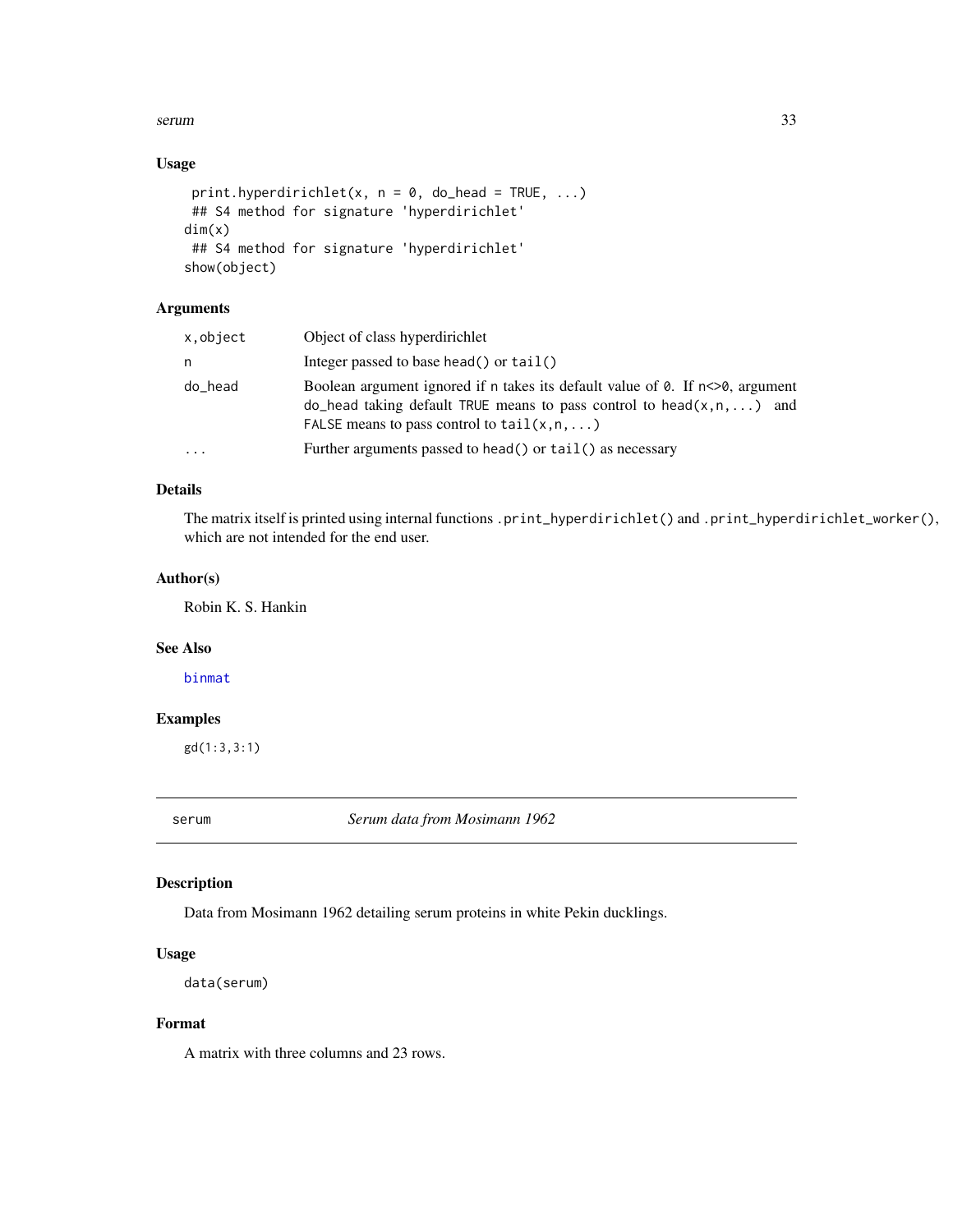# <span id="page-33-0"></span>Details

The rows each sum to 1; the values are the relative frequencies of serum proteins in white Pekin ducklings as determined by electrophores.

#### References

J. E. Mosimann 1962. "On the compound multinomial distribution, the multivariate  $\beta$ -distribution, and correlations among proportions". *Biometrika*, volume 49, numbers 1 and 2, pp65-82.

# Examples

```
data(serum)
dhyperdirichlet(serum , HD=dirichlet(4:6),log=TRUE)
f \leftarrow function(x){
 if(any(x<0)){
   return(Inf)
 } else {
   return(-sum(dhyperdirichlet(serum , HD=dirichlet(x),include.NC=TRUE,log=TRUE)))
 }
}
fish <- optim(c(3.21,20.38,21.68),f)
triplot(HD=dirichlet(fish$par),l=60,main="increase 'l' for better plot quality")
points(serum[,1]+serum[,2]/2,serum[,2]*sqrt(3)/2,pch=16)
```
triplot *Plot density of a 3D hyperdirichlet distribution*

# Description

Plot (log) density of a 3D hyperdirichlet distribution

#### Usage

```
triplot(HD, l = 100, do_image=TRUE, do_contour=TRUE, discard = 0.05, labels=NULL, ...)
```
#### Arguments

| Either a function of a three-element vector, or a hyperdirichlet object                                                                                              |
|----------------------------------------------------------------------------------------------------------------------------------------------------------------------|
| Size of plot; larger values look much better but take longer                                                                                                         |
| do_image,do_contour                                                                                                                                                  |
| Boolean, indicating whether to plot the image and contour respectively                                                                                               |
| Numeric; default 0.05 means to disregard densities less than the fifth percentile<br>( <i>i.e.</i> quantile $0.05$ ). This makes the contour plot intervals prettier |
|                                                                                                                                                                      |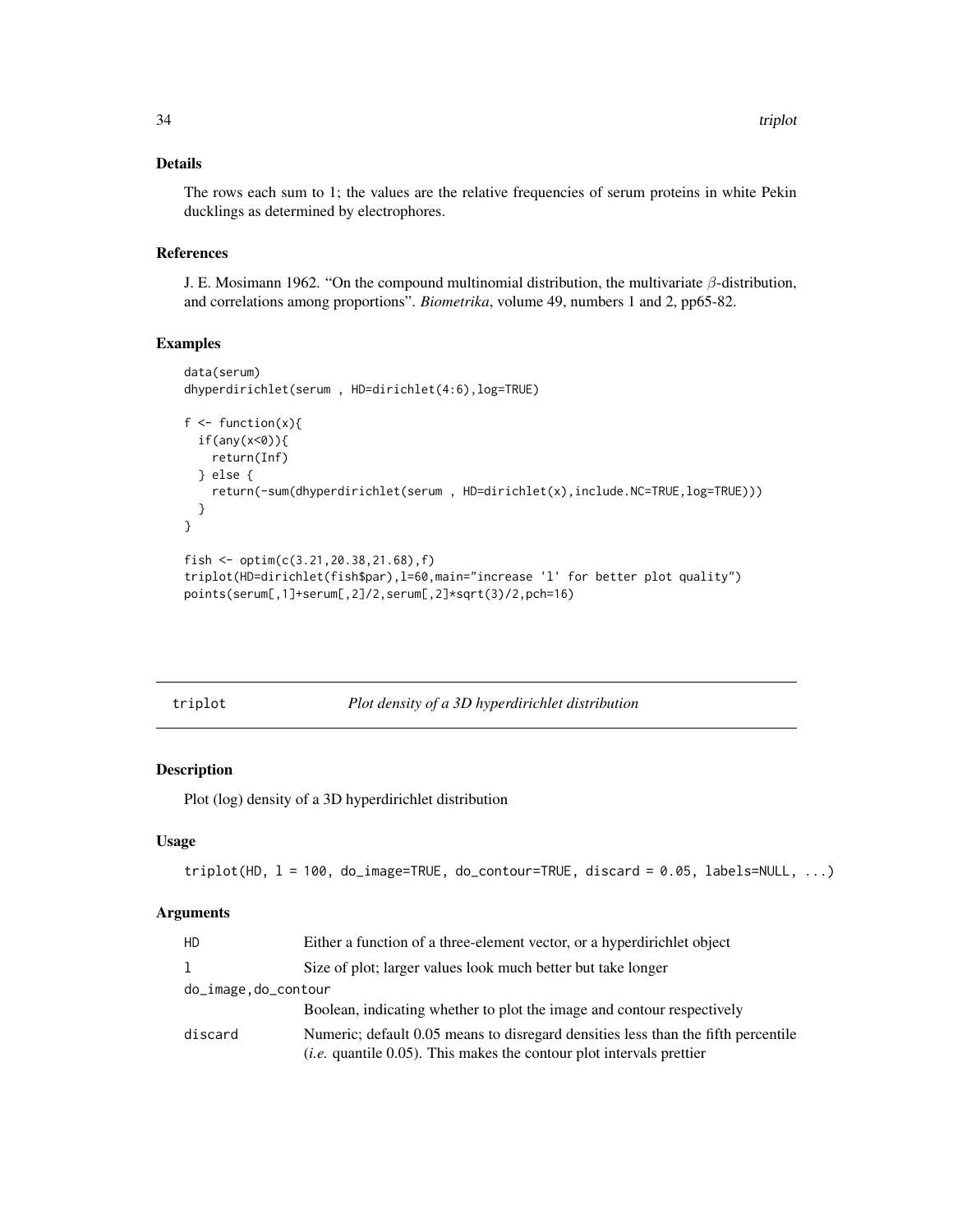#### triplot 35

| labels                  | Length three character vector for corner labels with default NULL meaning to use<br>pnames(HD) |
|-------------------------|------------------------------------------------------------------------------------------------|
| $\cdot$ $\cdot$ $\cdot$ | Further arguments passed to image() <i>and</i> contour()                                       |

# Details

If argument HD is not a function it is interpreted as a hyperdirichlet object. If HD is a function, triplot() will pass it a three-element vector.

If argument HD is a hyperdirichlet object, then triplot() plots contours of the log of the density (ie support). If you want likelihood instead, see examples section for how to do this.

Labels will be printed at the appropriate corners; use par(xpd=TRUE) to suppress clipping.

# Value

The function returns (invisibly) an l-by-l matrix holding the support as a function of the two independent variables, with NA outside the domain.

# Author(s)

Robin K. S. Hankin

# Examples

```
a <- dirichlet(1:3)
triplot(a,l=20)
old.par <- par(no.readonly=TRUE);par(xpd=TRUE) # (needed for labels)
pnames(a) <- letters[1:3]
triplot(a,l=33)
f <- function(p){1-p[1]+p[2]+8*p[2]^2*p[3]}
triplot(f,labels=LETTERS[1:3])
g <- function(p){dhyperdirichlet(p, a, log=FALSE)}
triplot(g,l=20)
```
par(old.par)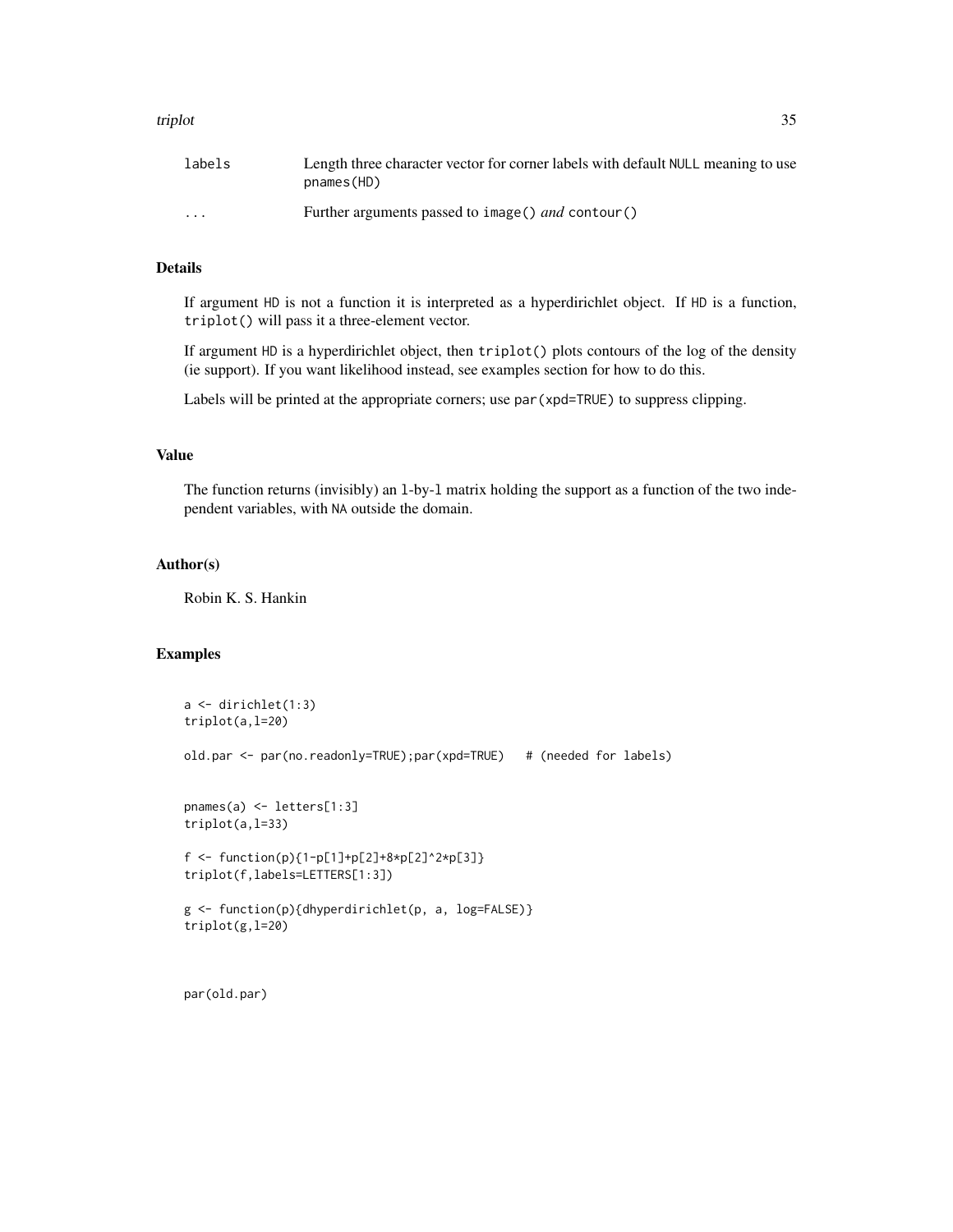<span id="page-35-0"></span>

# Description

A uniform Dirichlet distribution

### Usage

uniform(n, pnames=NULL)

# Arguments

| - n    | The dimension of the distribution                  |
|--------|----------------------------------------------------|
| pnames | A character vector giving the names of the columns |

# Value

Returns a hyperdirichlet object corresponding to a uniform distribution

# Author(s)

Robin K. S. Hankin

# See Also

[dirichlet](#page-16-1)

# Examples

```
uniform(4)
```
uniform $(4)$  + dirichlet $(1:4)$  # identical (but the normalizing constant is lost)

```
# Two ways to do the same thing:
rhyperdirichlet(n=11, uniform(4))
t(replicate(11,diff(c(0,sort(runif(3)),1))))
```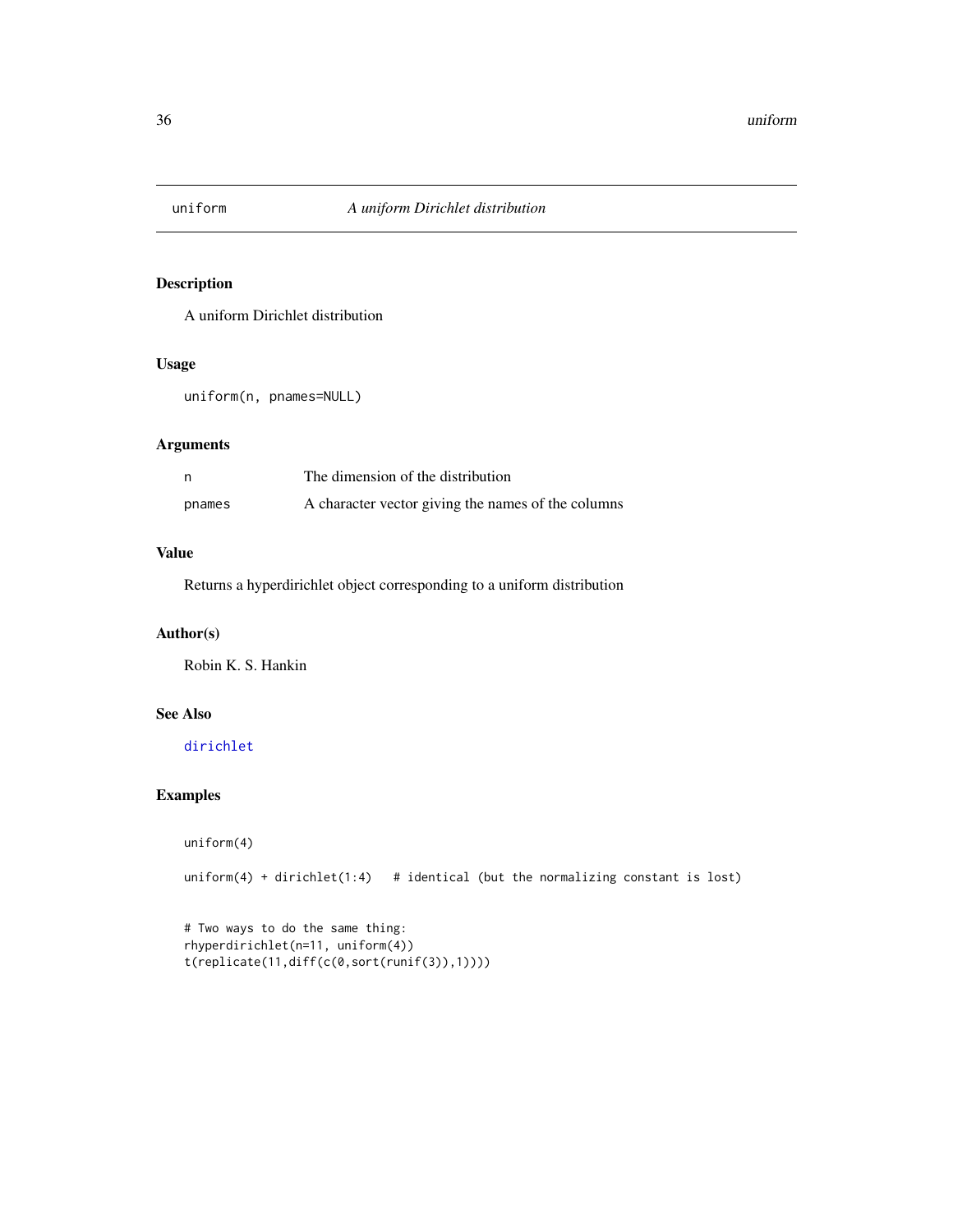#### <span id="page-36-0"></span>Description

Results from the NOCS volleyball league. Object volleyball\_results is a matrix in which each column corresponds to a player and each row corresponds to a volleyball set; vb is the corresponding likelihood function in the form of a hyperdirichlet distribution.

Object vb\_synthetic is a hyperdirichlet object corresponding to a synthetic dataset obtained from 4000 simulated volleyball sets.

#### Usage

data(volleyball)

#### Details

A volleyball set is a Bernoulli trial between two disjoint subsets of the players. The two subsets are denoted (after the game) as the "winners" and the "losers": these are denoted by 1 and 0 respectively.

Thus the first line reads of volleyball\_results reads:

p1 p2 p3 p4 p5 p6 p7 p8 p9 1 0 NA 1 0 0 NA 1 NA

showing that the teams were p1, p4 and p8 against p2, p5 and p6; players p3, p7 and p9 did not play.

Dataset vb\_synthetic is the likelihood function of 4000 simulated trials in which the skills are distributed according to Zipf's law:  $1/(1:9)/\text{sum}(1:9)$ .

These datasets illustrate the fact that such Bernoulli trials are only weakly informative. The synthetic dataset involves 4000 observations because this was about the minimum number for which one could estimate the probabilities reasonably reliably. Even then, the lowest probabilities are poorly identified.

# Source

Volleyball games at NOCS, 2006-2008

# References

Robin K. S. Hankin (2010). "A Generalization of the Dirichlet Distribution", *Journal of Statistical Software*, 33(11), 1-18, <http://www.jstatsoft.org/v33/i11/>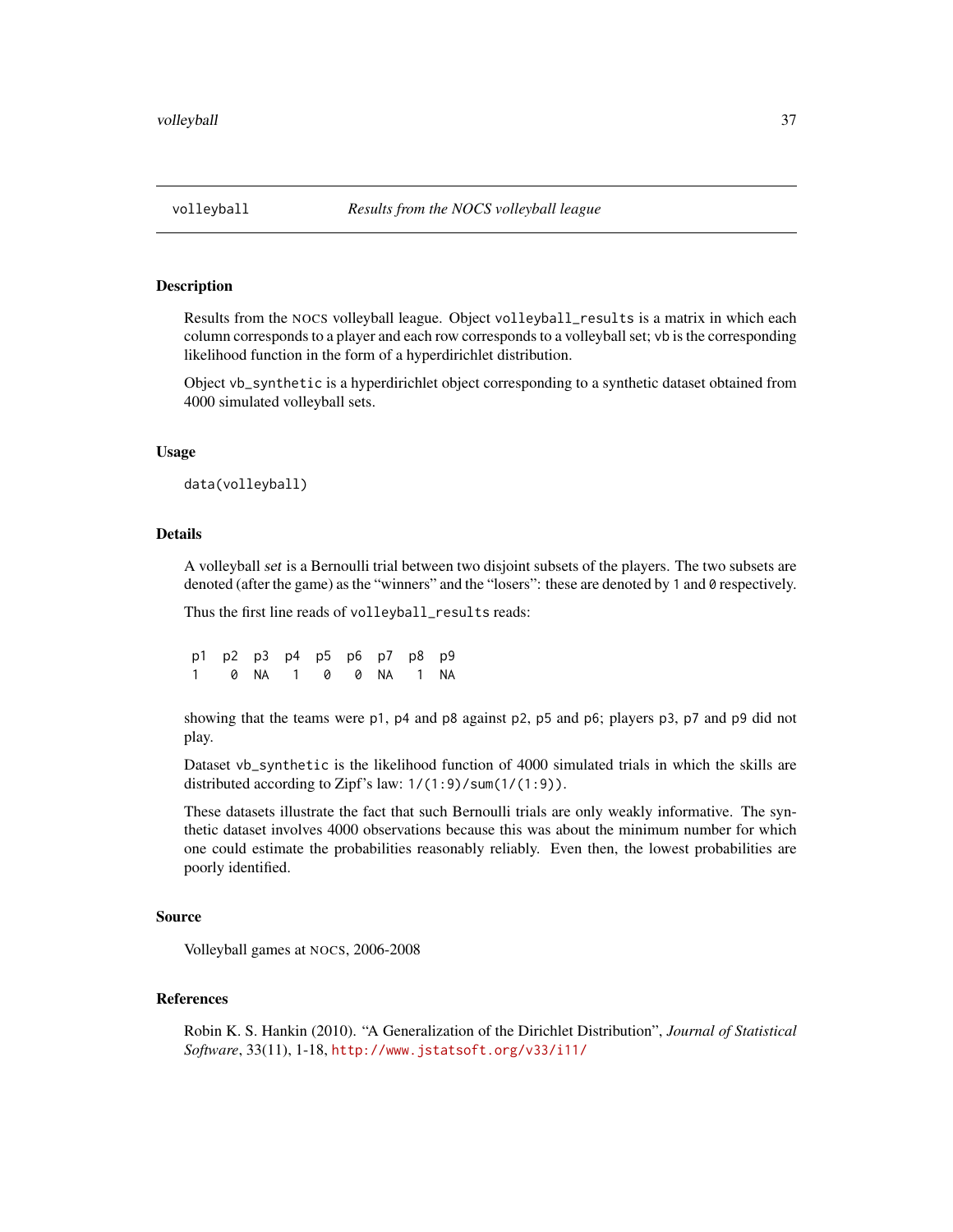# Examples

```
data(volleyball)
maximum_likelihood(vb , start_p = c(0.407, 0.091, 0.432, 1.73e-05,
2.24e-08, 1.9e-05, 1.8e-07, 0.03, 0.039) , control=list(maxit=100))
```
zipf <- 1/seq\_len(9) maximum\_likelihood(vb\_synthetic , start\_p=zipf, control=list(maxit=100))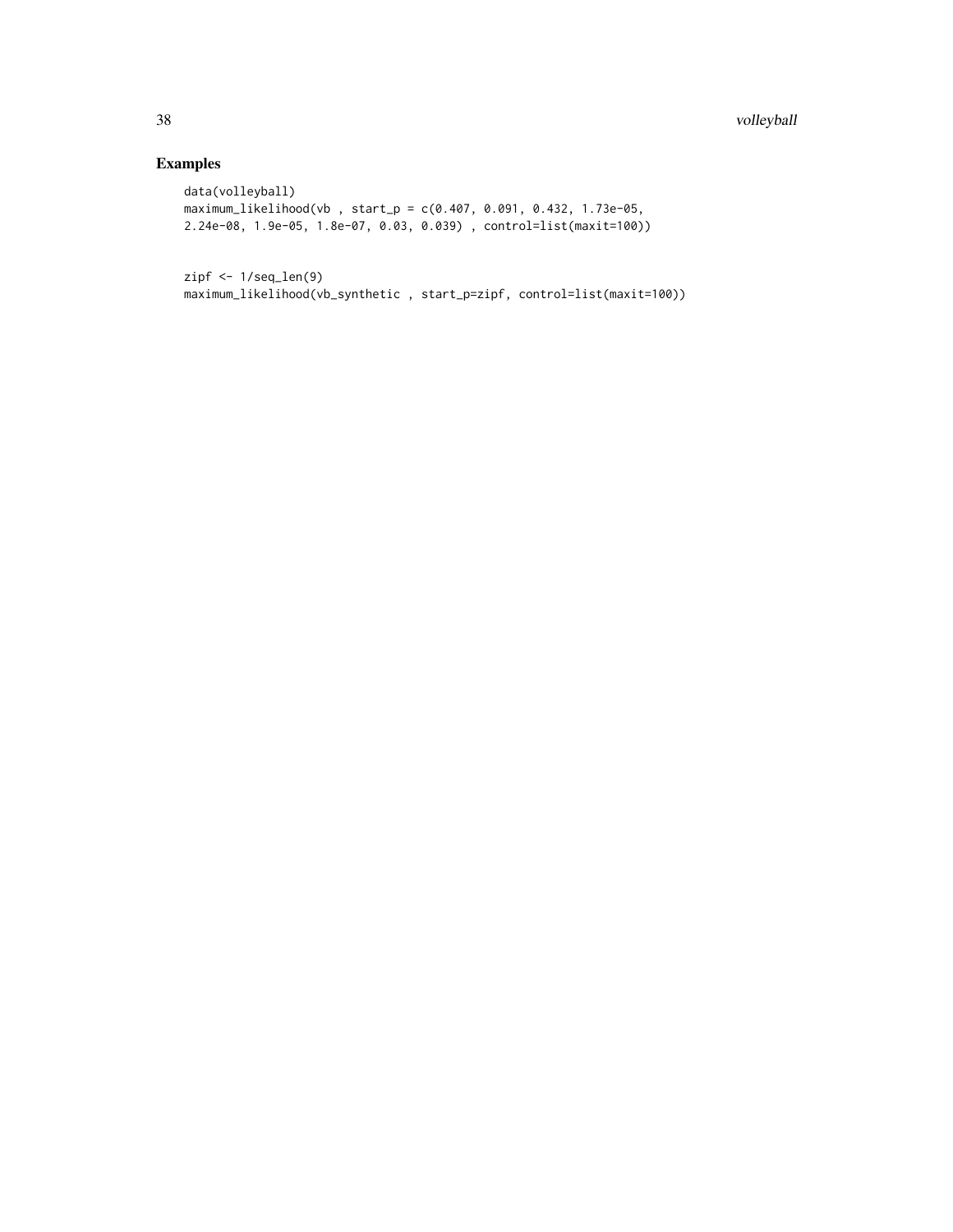# <span id="page-38-0"></span>**Index**

∗Topic classes hyperdirichlet-class, [23](#page-22-0) ∗Topic datasets doubles, [12](#page-11-0) paulino, [30](#page-29-0) pollen, [31](#page-30-0) serum, [33](#page-32-0) volleyball, [37](#page-36-0) ∗Topic math Arith-methods, [3](#page-2-0) binmat, [8](#page-7-0) Extract.hyperdirichlet, [13](#page-12-0) gd, [17](#page-16-0) justpairs, [24](#page-23-0) paircomp, [28](#page-27-0) ∗Topic methods Arith-methods, [3](#page-2-0) ∗Topic package hyperdirichlet-package, [2](#page-1-0) [,hyperdirichlet-method *(*Extract.hyperdirichlet*)*, [13](#page-12-0) [.hyperdirichlet *(*Extract.hyperdirichlet*)*, [13](#page-12-0) [<-,hyperdirichlet-method *(*Extract.hyperdirichlet*)*, [13](#page-12-0) [<-.hyperdirichlet *(*Extract.hyperdirichlet*)*, [13](#page-12-0)

```
Arith, 20
Arith,ANY,hyperdirichlet-method
        (Arith-methods), 3
Arith,hyperdirichlet,ANY-method
        (Arith-methods), 3
Arith,hyperdirichlet,hyperdirichlet-method
        (Arith-methods), 3
Arith,hyperdirichlet,missing-method
        (Arith-methods), 3
Arith,hyperdirichlet,numeric-method
        (Arith-methods), 3
```
Arith,numeric,hyperdirichlet-method *(*Arith-methods*)*, [3](#page-2-0) Arith-methods, [3](#page-2-0) as.hyperdirichlet *(*hyperdirichlet*)*, [21](#page-20-0) as.hyperdirichlet,hyperdirichlet-method *(*hyperdirichlet*)*, [21](#page-20-0) as.hyperdirichlet,matrix-method *(*hyperdirichlet*)*, [21](#page-20-0) as.hyperdirichlet,numeric-method *(*hyperdirichlet*)*, [21](#page-20-0)

# B, [4,](#page-3-0) *[22](#page-21-0)*

```
bernoulli, 6
bernoulli_matrix_to_HD (matrix_to_HD),
        25
bernoulli_obs (bernoulli), 6
binmat, 8, 21, 33
```

```
calculate_B (B), 4
```
dhyperdirichlet, [9,](#page-8-0) *[12](#page-11-0)*, *[15](#page-14-0)* dhyperdirichlet\_e *(*dhyperdirichlet*)*, [9](#page-8-0) dhyperdirichlet\_p, *[27](#page-26-0)* dhyperdirichlet\_p *(*dhyperdirichlet*)*, [9](#page-8-0) dim *(*print*)*, [32](#page-31-0) dim,hyperdirichlet-method *(*print*)*, [32](#page-31-0) diri\_norm, [11](#page-10-0) Dirichlet *(*gd*)*, [17](#page-16-0) dirichlet, *[36](#page-35-0)* dirichlet *(*gd*)*, [17](#page-16-0) dirichlet\_params *(*gd*)*, [17](#page-16-0) dirichlet\_params<- *(*gd*)*, [17](#page-16-0) doubles, [12](#page-11-0) doubles\_noghost *(*doubles*)*, [12](#page-11-0)

e\_to\_p, *[10](#page-9-0)*, [14](#page-13-0) extract, *[22](#page-21-0)* extract *(*Extract.hyperdirichlet*)*, [13](#page-12-0) Extract.hyperdirichlet, [13](#page-12-0)

fitz, [16](#page-15-0)